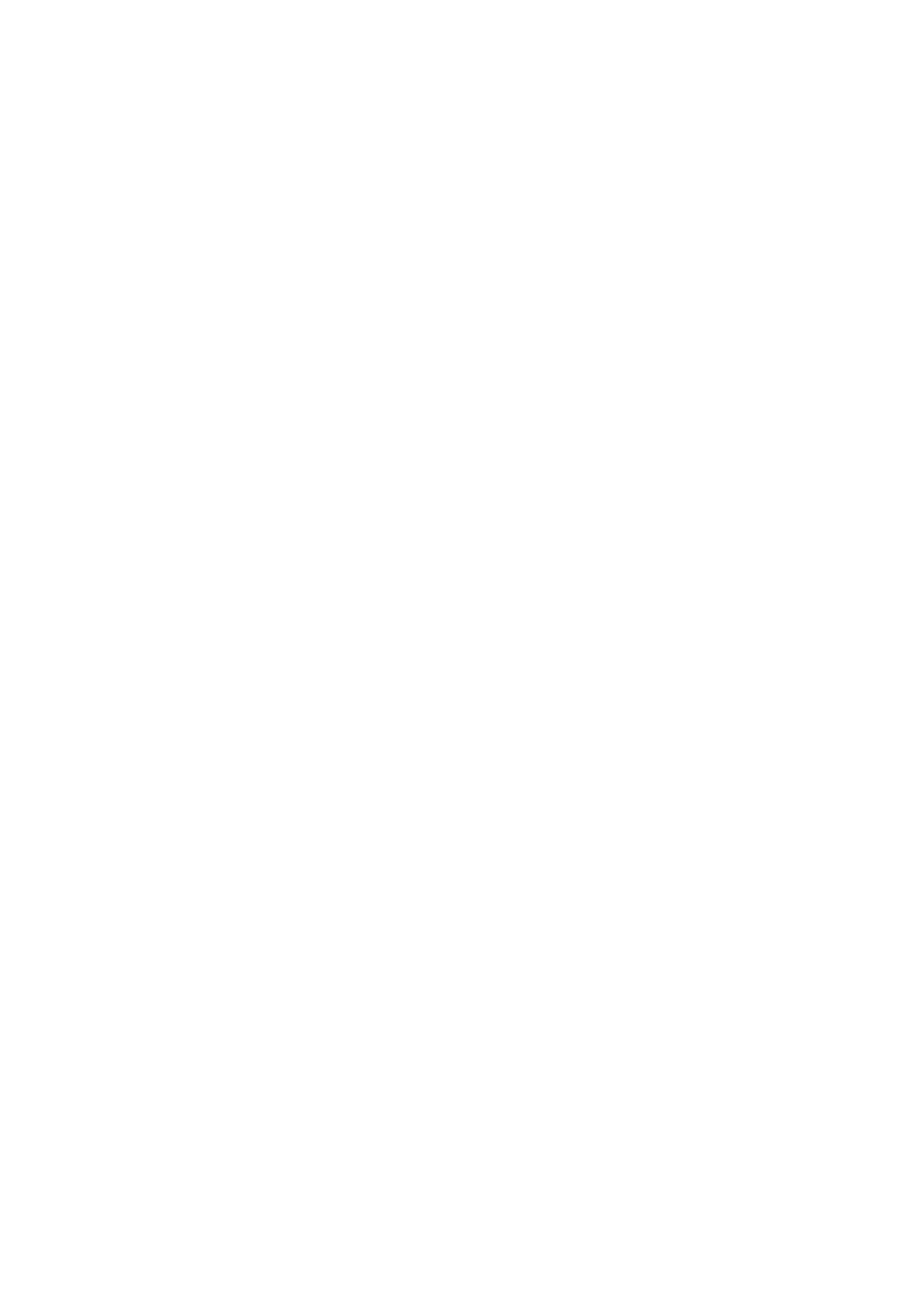

#### **About Gas Industry Co.**

Gas Industry Co was formed to be the co-regulator under the Gas Act.

As such, its role is to:

- recommend arrangements, including rules and regulations where appropriate, which improve:
	- the operation of gas markets;
	- access to infrastructure; and
	- consumer outcomes;
- administer, oversee compliance with, and review such arrangements; and
- report regularly to the Minister of Energy on the performance and present state of the New Zealand gas industry, and the achievement of Government's policy objectives for the gas sector.

#### **Authorship**

This paper was prepared by Ian Wilson<sup>1</sup>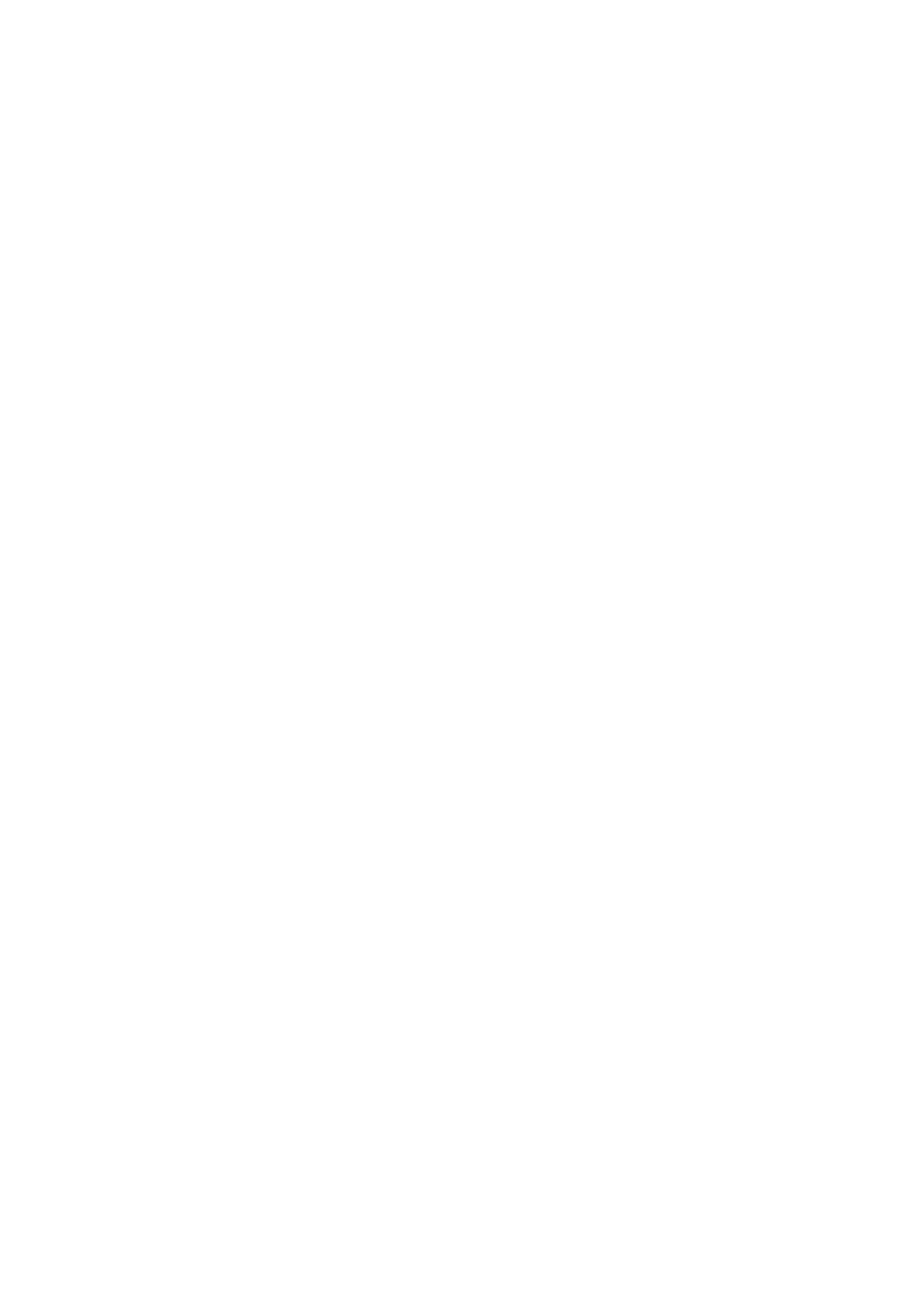### **Contents**

| 1                                               | <b>Introduction</b>                   | 1  |
|-------------------------------------------------|---------------------------------------|----|
| 2                                               | <b>Glossary and Illustrated Terms</b> | 5  |
| 3                                               | <b>Service Description</b>            | 9  |
| 4                                               | <b>Application Phase</b>              | 13 |
| 5                                               | <b>Planning Phase</b>                 | 17 |
| 6                                               | <b>Contract Negotiation Phase</b>     | 20 |
| 7                                               | <b>Design Phase</b>                   | 29 |
| 8                                               | <b>Construction Phase</b>             | 35 |
| <b>Appendix A</b><br><b>Documentation</b><br>39 |                                       |    |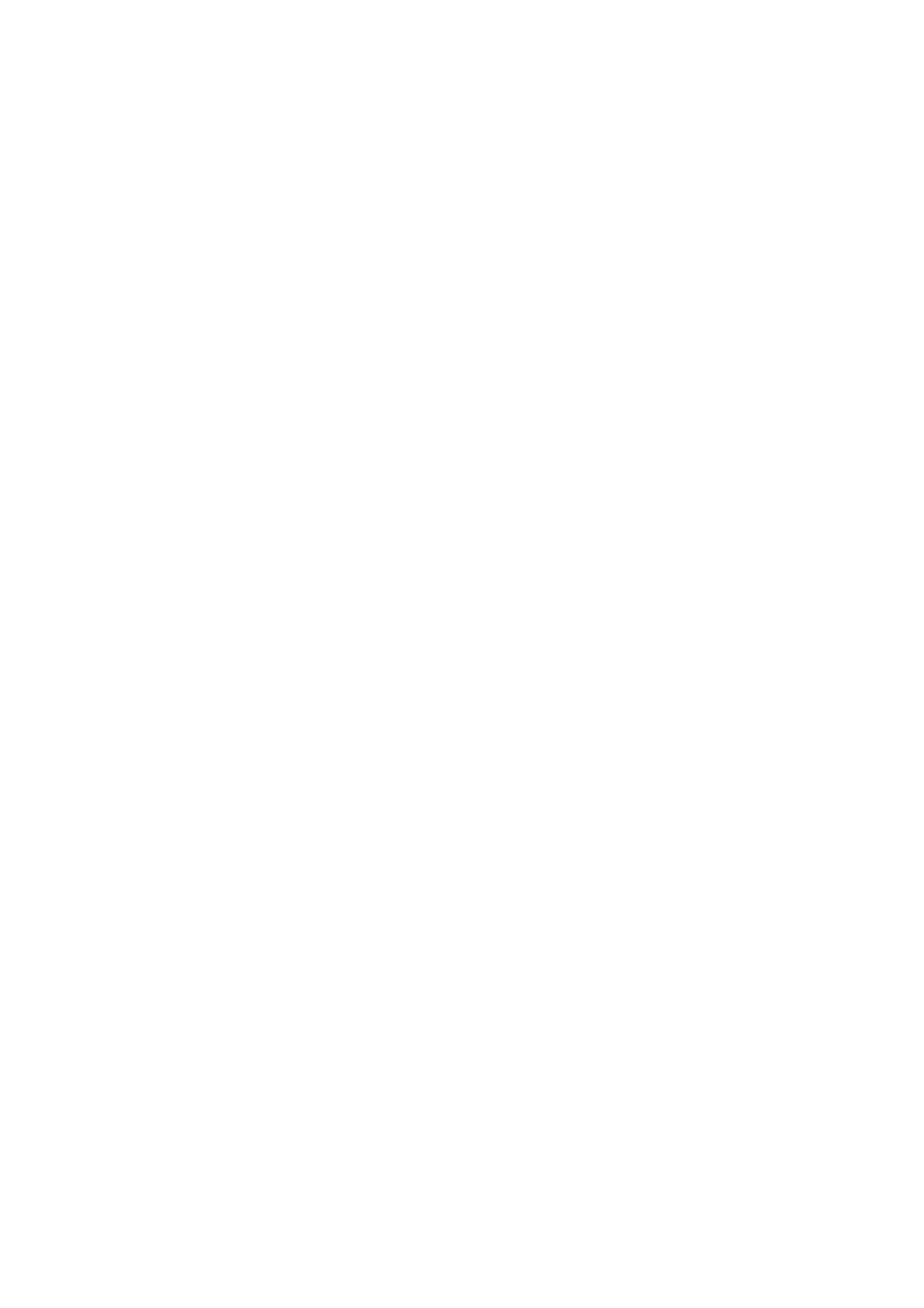# **1 Introduction**

#### **1.1 Context**

The Gas Act 1992 (Act) and the April 2008 Government Policy Statement on Gas Governance (GPS) provide for the development of arrangements that provide access to gas transmission pipelines on reasonable terms and conditions. The ability for parties such as gas producers, network owners or end-users to physically interconnect with pipelines is an intrinsic element of such access.

Gas Industry Co's 2006 review of transmission access issues identified a number of concerns relating to interconnection with transmission pipelines. Subsequent discussions between Gas Industry Co and interconnecting parties suggest that:

- interconnection processes are poorly defined, so that parties seeking interconnection are exposed to a substantial degree of uncertainty over project timing, and key decision points;
- technical requirements for interconnection equipment have been changed during the course of projects, causing uncertainty, delay and additional cost;
- roles and responsibilities have been confusing, in part because it is unclear when personnel are acting in the role of transmission system owner, contractor or technical operator; and
- liability/insurance matters have not been addressed until late in the process.

As the industry body under the Act, Gas Industry Co may recommend the introduction of rules or regulations to address these concerns, and achieve the objectives of the Act and GPS. However, Gas Industry Co considers that it is helpful to first develop guidelines that set out principles, procedures, documentation requirements, and arrangements for addressing disputes. These Guidelines represent Gas Industry Co's view on the features of good interconnection processes. It is hoped that the Guidelines will assist the industry to improve interconnection processes, without the need for further Gas Industry Co review, or possible regulatory intervention.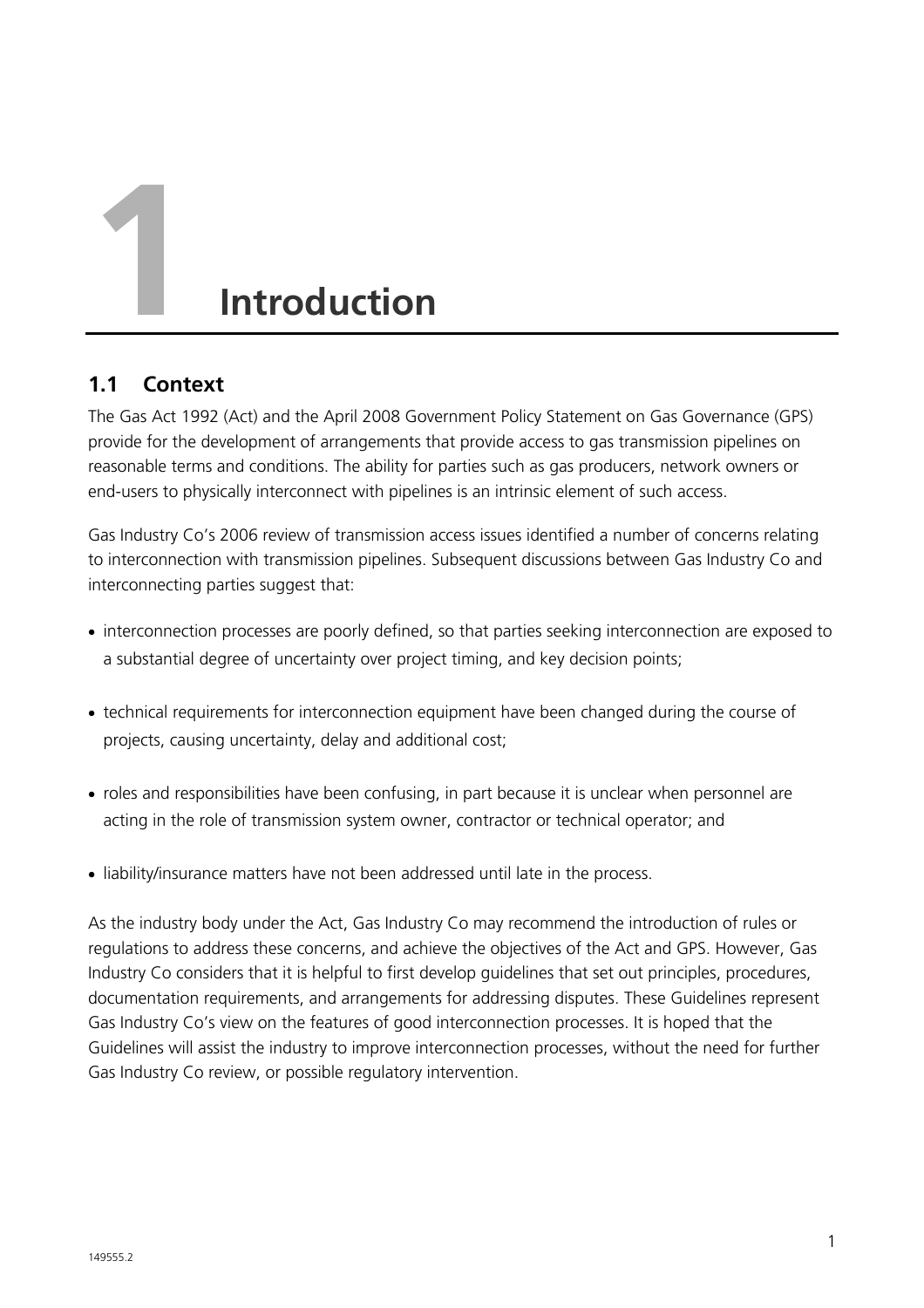Gas Industry Co will monitor the effectiveness of these Guidelines in meeting the Act and GPS objectives. If it is not satisfied with the degree of voluntary compliance, it may consider other options, including recommending rules or regulations to the Minister.

#### **1.2 Current Arrangements**

Open access to gas transmission pipelines in New Zealand began in the mid-1990s when Natural Gas Corporation (now Vector) introduced an open access regime for its transmission system. In 2005 the Maui pipeline, owned by the Maui Mining Companies<sup>1</sup> and managed by Maui Development Limited (MDL), also introduced an open access regime. The Maui pipeline had previously been used exclusively for the transport of Maui gas.

Open access effectively allows any party meeting the prudential requirements of a transmission system owner (TSO) to have gas transported through the system on posted terms and conditions. However, it may be necessary to first construct new interconnection stations where the party wishes to inject and/or withdraw gas from the transmission pipeline.

Section 2.12 of MPOC provides that MDL shall allow any person to connect to its pipeline if they demonstrate an ability to meet the requirements of MPOC, ensure there is no interference with the safe operation of the pipeline and indemnify MDL for loss arising from the installation of a new Welded Point. There is no such provision in the Vector Transmission Code (VTC). The VTC mainly relates to the relationship between Vector and parties transporting gas through its pipelines (its 'shippers', and not to the relationship between Vector and parties who own, or wish to develop, facilities that interconnect with Vector's pipelines. However, as with the Maui pipeline, interconnecting parties must satisfy minimum standards set by Vector. If a pipeline owner was to take advantage of its market power to unreasonably prevent access to its pipeline, the Commerce Act 1986 allows access seekers or the Commerce Commission to bring an action against it.

There have been several new interconnections to the transmission network since open access began. The Maui Pipeline Operating Code (MPOC) already included technical requirements for any new welded point<sup>2</sup>, and general requirements for any new party wishing to interconnect. MDL also publishes procedures for interconnection to the Maui pipeline. Vector similarly provides parties seeking interconnection (IPs) with its technical requirements and standard agreements. However, the new interconnections provided opportunities for the TSOs to refine their technical requirements and develop more detailed interconnection processes.

While both Vector and MDL have improved their interconnection processes, Gas Industry Co is concerned that some problems arising from recent interconnections to both the Maui and Vector

 $\frac{1}{1}$ 

<sup>&#</sup>x27; The companies with interests in the Maui Mining Companies Joint Venture are Shell (83.75%), OMV (10%) and Todd (6.25%).<br><sup>2</sup> 'Welded Point' is the term used in the MPOC to refer to the point of connection between the Maui interconnected party.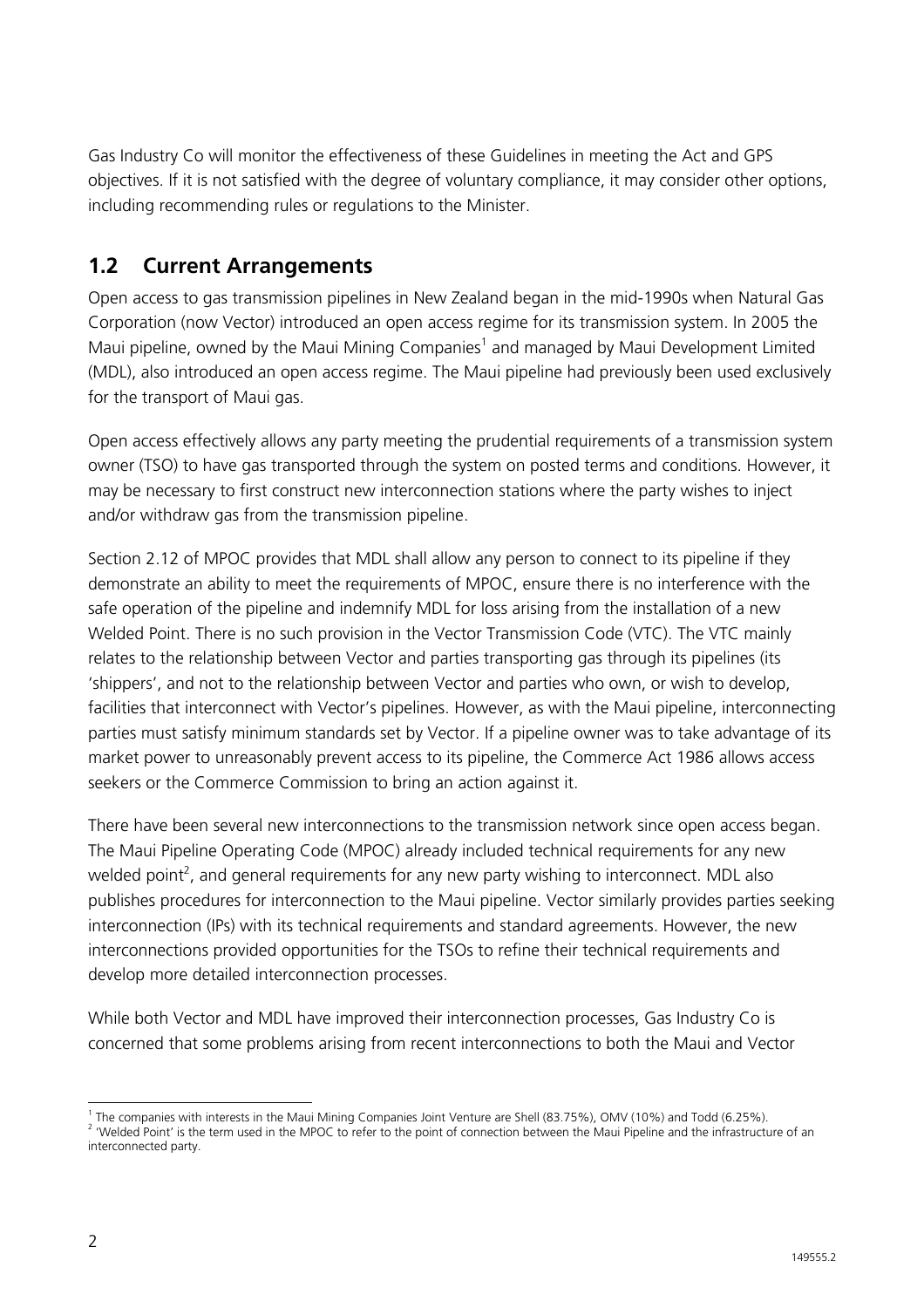pipelines might require further attention. These include unscheduled delays, confusion over roles, perceived financial barriers, and frustration that complaints are unresolved.

#### **1.3 Purpose**

Gas Industry Co considers that these Guidelines provide principles, procedures, and documentation requirements of a standard suitable for a TSO to develop its interconnection arrangements. Dispute resolution procedures are also proposed.

The objectives of the Guidelines are to:

- describe what a TSO's interconnection policy should address;
- describe the phases of interconnection, what should happen in each phase, and the key decision points;
- establish principles that should apply to the overall provision of an interconnection service, and to each phase of interconnection;
- encourage TSOs to adopt consistent interconnection documentation:
- establish clear responsibilities; and
- minimise barriers to entry by promoting transparency and efficiency.

#### **1.4 Scope of Guidelines**

The Guidelines first describe the information a TSO should make available about its interconnection service – see Chapter 3 Service Description. The Guidelines then address each phase of the interconnection process:

- $\bullet$  the Application Phase see Chapter 4 to the point where the TSO advises the IP it accepts the application;
- the Planning Phase see Chapter 5 which allots to the TSO and IP responsibilities for the ownership, design and construction of assets;
- the Contract Negotiation Phase see Chapter 6 where the TSO and IP settle the terms of the Interconnection Establishment Agreement (ICEA), if required, and Interconnection Agreement (ICA);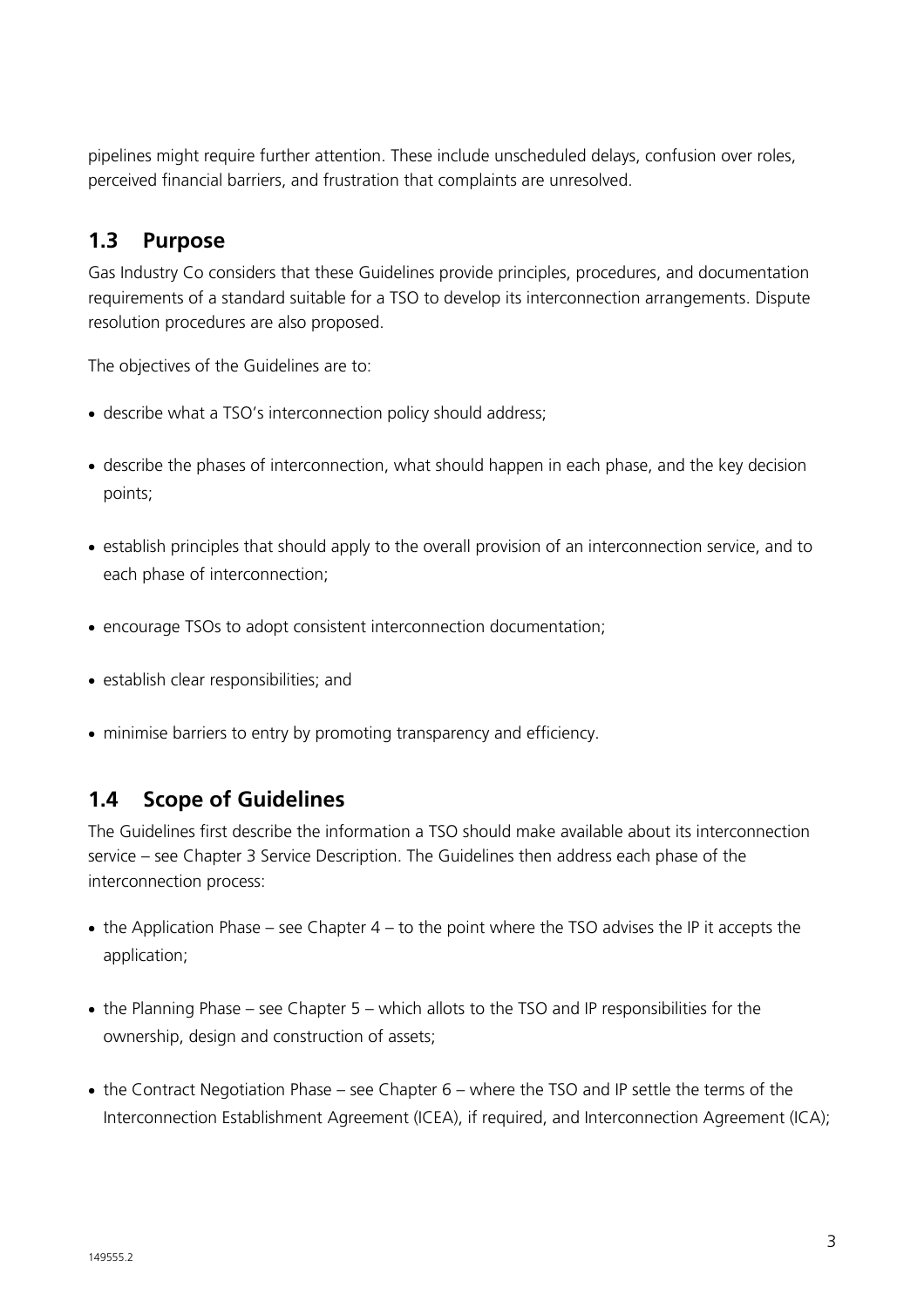- the Detailed Design Phase see Chapter 7 to the point where the TSO and Certifying Authority approve the design; and
- the Construction Phase see Chapter  $8 -$  to the point where the TSO approves the commissioning results and the station is available to 'go live'.

These phases are not necessarily strictly sequential, and some overlap of the phases should be expected. For example the Contract Negotiation phase is likely to overlap the Design phase because aspects of the design affect the operation of the station.

These Guidelines do not address the operation of the station. It is expected that the ICA addresses all aspects of the station operation.

The Guidelines are relevant to all interconnections between a TSO's assets and the assets of another party. These interconnections include receipt and delivery points and interconnections between transmission pipelines.

Capacity requirements are relevant to the design of interconnection metering and pressure control equipment and safety studies. However, the Guidelines do not address the provision of capacity for transporting gas between interconnection points<sup>3</sup>.



**Figure 1 - Scope of Guidelines** 

 3 Although it is accepted that at times it may be necessary to negotiate the ICA and TSA at the same time.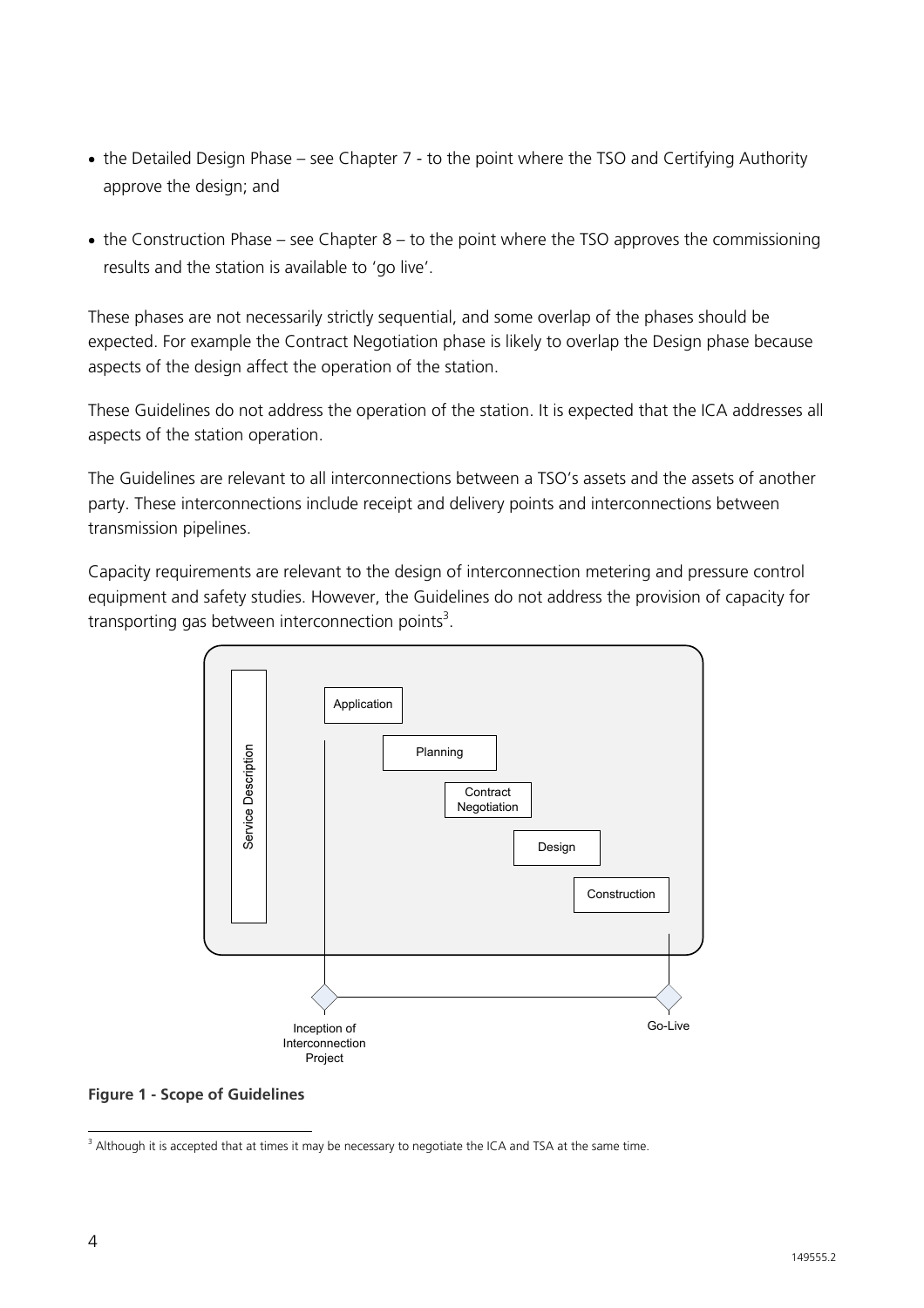

# **2 Glossary and Illustrated Terms**

#### **2.1 Glossary**

| <b>Certifying Authority (CA)</b> | The Certifying Authority (CA) recognised by the Secretary of Labour, in<br>compliance with the HSE (Pipelines) Regulations 1999                                                                                                      |
|----------------------------------|--------------------------------------------------------------------------------------------------------------------------------------------------------------------------------------------------------------------------------------|
| delivery point                   | An interconnection point to a TSO's pipeline where gas is delivered<br>from the pipeline                                                                                                                                             |
| gas specification                | NZS 5442 as amended or replaced from time to time                                                                                                                                                                                    |
| <b>GPS</b>                       | Government Policy Statement                                                                                                                                                                                                          |
| <b>ICA</b>                       | Interconnection Agreement – an agreement between a TSO and an IP<br>that addresses the commercial arrangements and operational<br>requirements of the interconnection station                                                        |
| <b>ICEA</b>                      | Interconnection Establishment Agreement - an agreement between a<br>TSO and an IP providing for the construction and commissioning of an<br>interconnection station                                                                  |
| interconnection                  | Establishing a physical connection between a TSO's transmission<br>pipeline and the assets of another party                                                                                                                          |
| interconnection equipment        | The physical equipment associated with the interconnection point,<br>including the interconnection T (hot tap), metering, pressure control,<br>filtration and odorisation equipment (where applicable) – refer to<br>Figures 2 and 3 |
| interconnection point            | A point agreed between a TSO and IP where custody of gas (and<br>responsibility for gas quality) is transferred                                                                                                                      |
| interconnection service          | A TSO's offer of terms on which it will provide interconnection to its<br>pipelines                                                                                                                                                  |
| interconnection station          | A station containing some or all of the necessary pressure control,<br>filtration, metering and odorisation equipment                                                                                                                |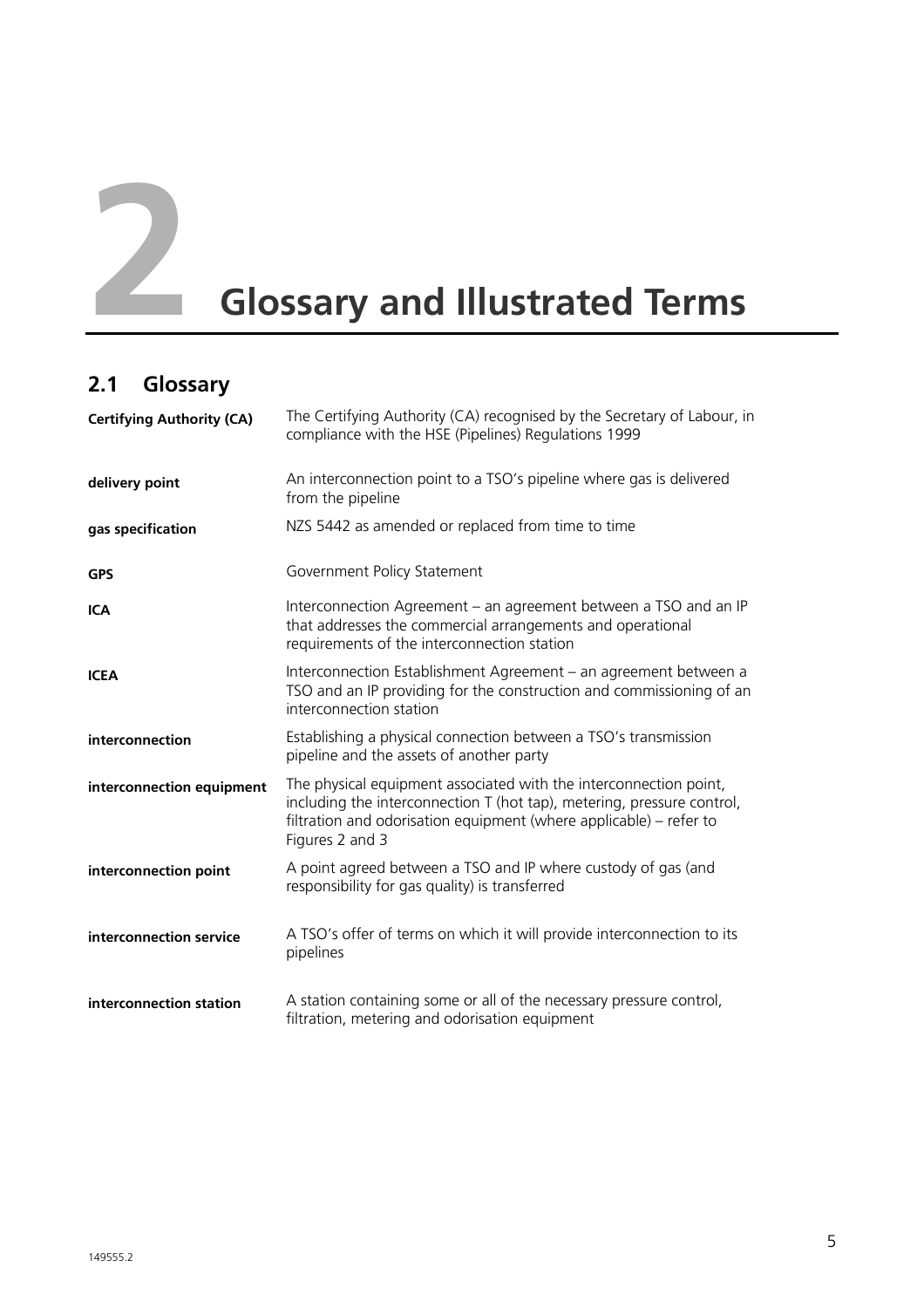| IP                          | Interconnecting Party (IP) - the party seeking to interconnect with a<br>transmission pipeline or already connected to a transmission pipeline.<br>The IP may be:                                 |
|-----------------------------|---------------------------------------------------------------------------------------------------------------------------------------------------------------------------------------------------|
|                             | the owner of an adjoining transmission system;<br>$\bullet$                                                                                                                                       |
|                             | the owner of a production/treatment station;<br>$\bullet$                                                                                                                                         |
|                             | the owner of a distribution system; or<br>$\bullet$                                                                                                                                               |
|                             | the owner of a direct connect end user facility.<br>$\bullet$                                                                                                                                     |
| <b>MPOC</b>                 | Maui Pipeline Operating Code containing the multilateral terms of<br>transportation and interconnection, which are referenced by relevant<br>TSAs and ICAs                                        |
| <b>OATIS</b>                | Open Access Transmission Information System is the information<br>system and internet site used to manage the day-to-day operations of<br>open access on the Maui and Vector pipelines            |
| odorisation standard        | NZS 5263 as amended or replaced from time to time                                                                                                                                                 |
| receipt point               | An interconnection point to a TSO's pipeline where gas is injected into<br>the pipeline                                                                                                           |
| <b>RPO</b>                  | Reasonable and Prudent Operator - a standard for performance of<br>obligations equal to or better than good industry operating practice<br>relative to recognised international practice          |
| <b>Rulings Panel</b>        | The person appointed as the Rulings Panel under regulation 61 of the<br>Gas Governance (Compliance) Regulations 2008                                                                              |
| <b>System Operator</b>      | The agent(s) responsible for managing the forecasting and scheduling<br>of gas flows, and data acquisition and title tracking on transmission<br>pipelines, as appointed by the pipeline owner(s) |
| transmission services       | The services provided by the TSO                                                                                                                                                                  |
| <b>TSA</b>                  | Transmission Service Agreement - an agreement between a shipper<br>and a TSO for the transportation of gas                                                                                        |
| <b>TSO</b>                  | Transmission System Owner                                                                                                                                                                         |
| <b>TSO specified assets</b> | Equipment listed in section 3.4 which, regardless of ownership, will be<br>designed, constructed, tested, operated and maintained according to<br>the TSO's specifications                        |
| <b>VTC</b>                  | Vector Transmission Code - containing the multilateral terms of<br>transportation which are referenced by relevant TSAs                                                                           |

#### **2.2 Illustrated Terms**

#### **Receipt Point Interconnection Equipment**

At receipt points, interconnection equipment includes all pipe work and equipment between the transmission pipeline and the interconnection station inlet. This includes the hot tap connection 'T',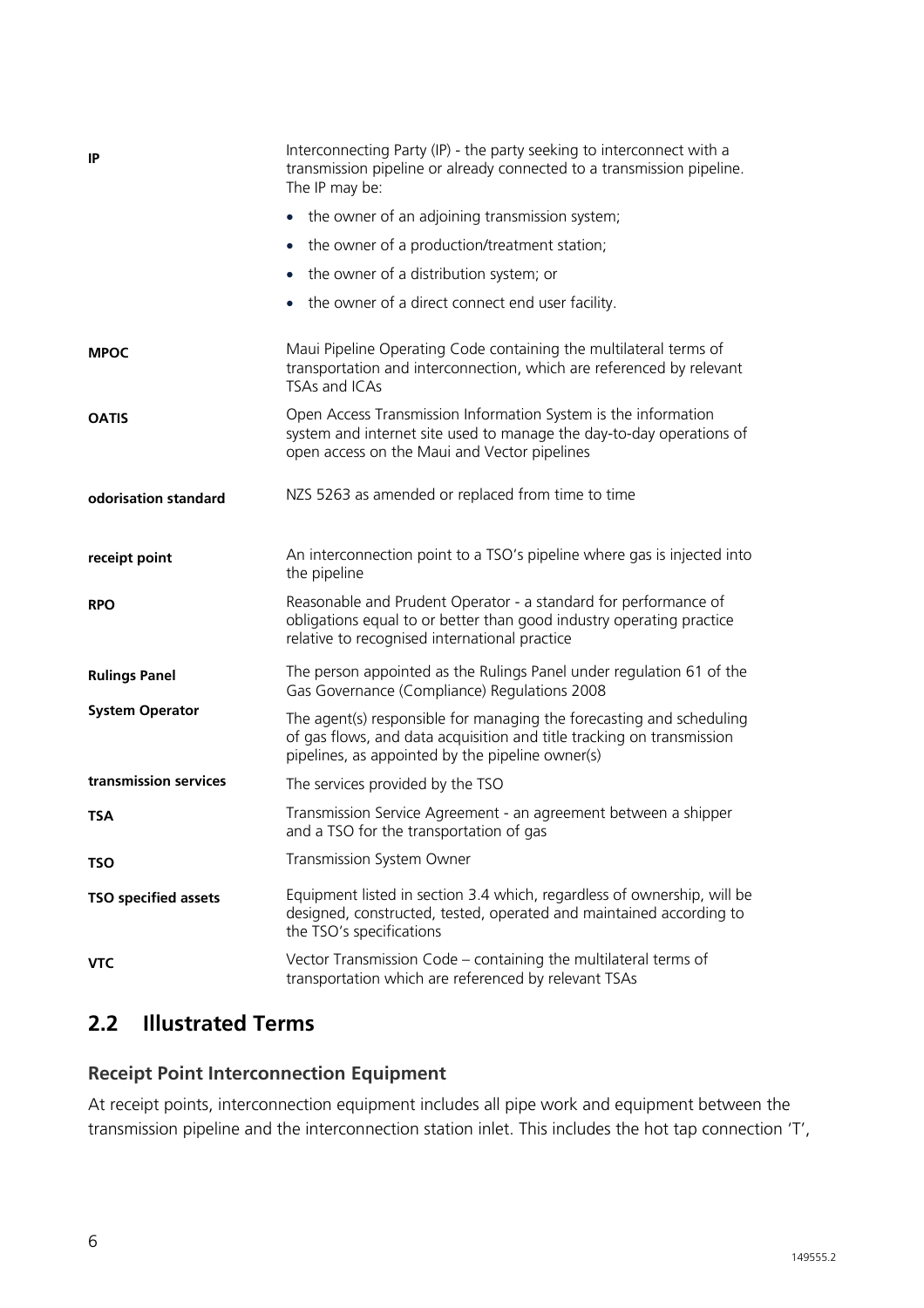and the interconnection station itself. In some situations, some or all of the parts of the interconnection station may be in the gas production/treatment plant. Some alternative configurations are illustrated below:



**Figure 2 – Possible Receipt Point Interconnection Configurations**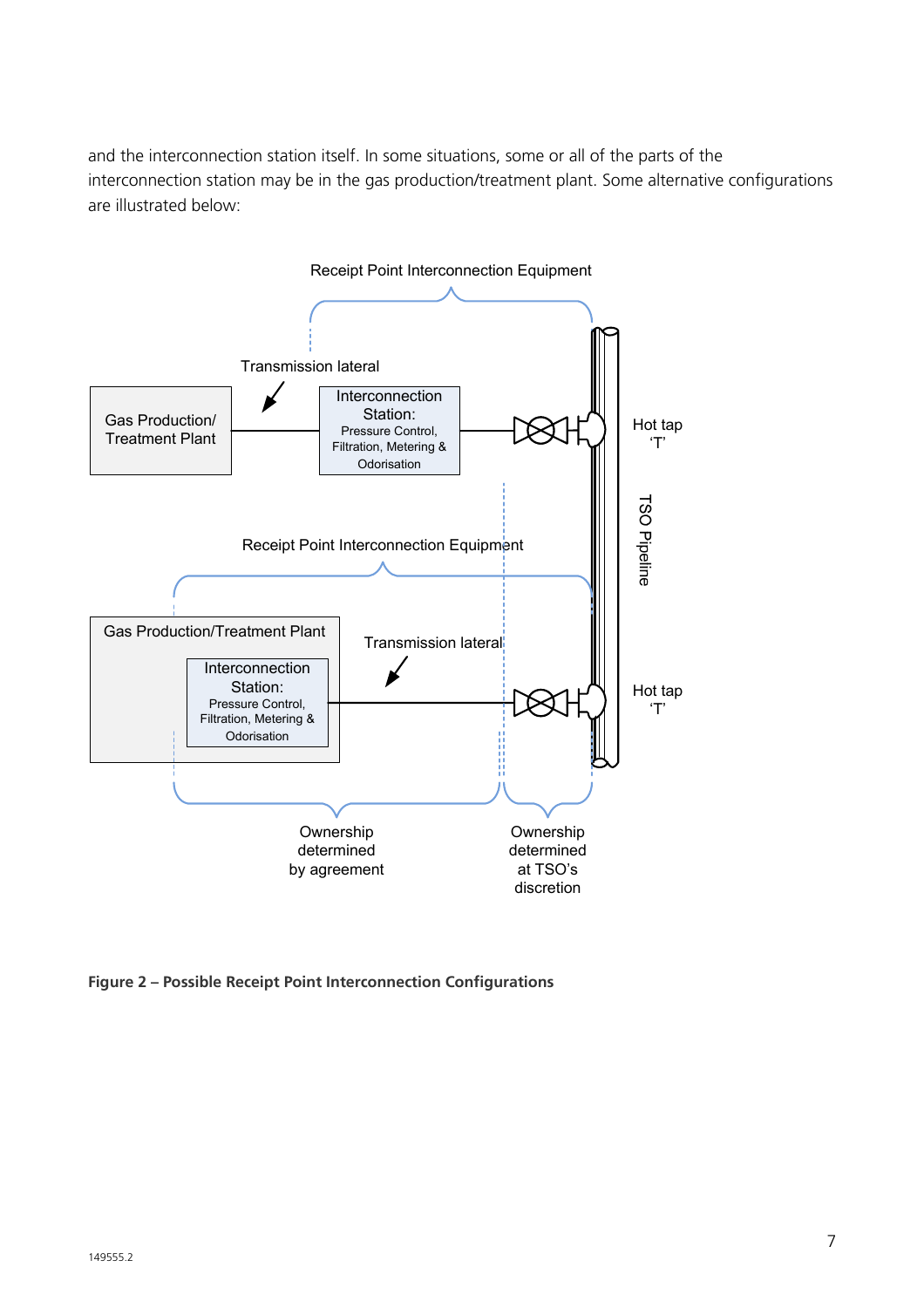#### **Delivery Point Interconnection Equipment**

At delivery points, interconnection equipment includes all pipe work and equipment between the transmission pipeline and the consumer<sup>4</sup>/network interface, including the connection 'T', and the interconnection station itself.



**Figure 3 – Delivery Point Interconnection** 

 4 Generally only applicable to large consumers.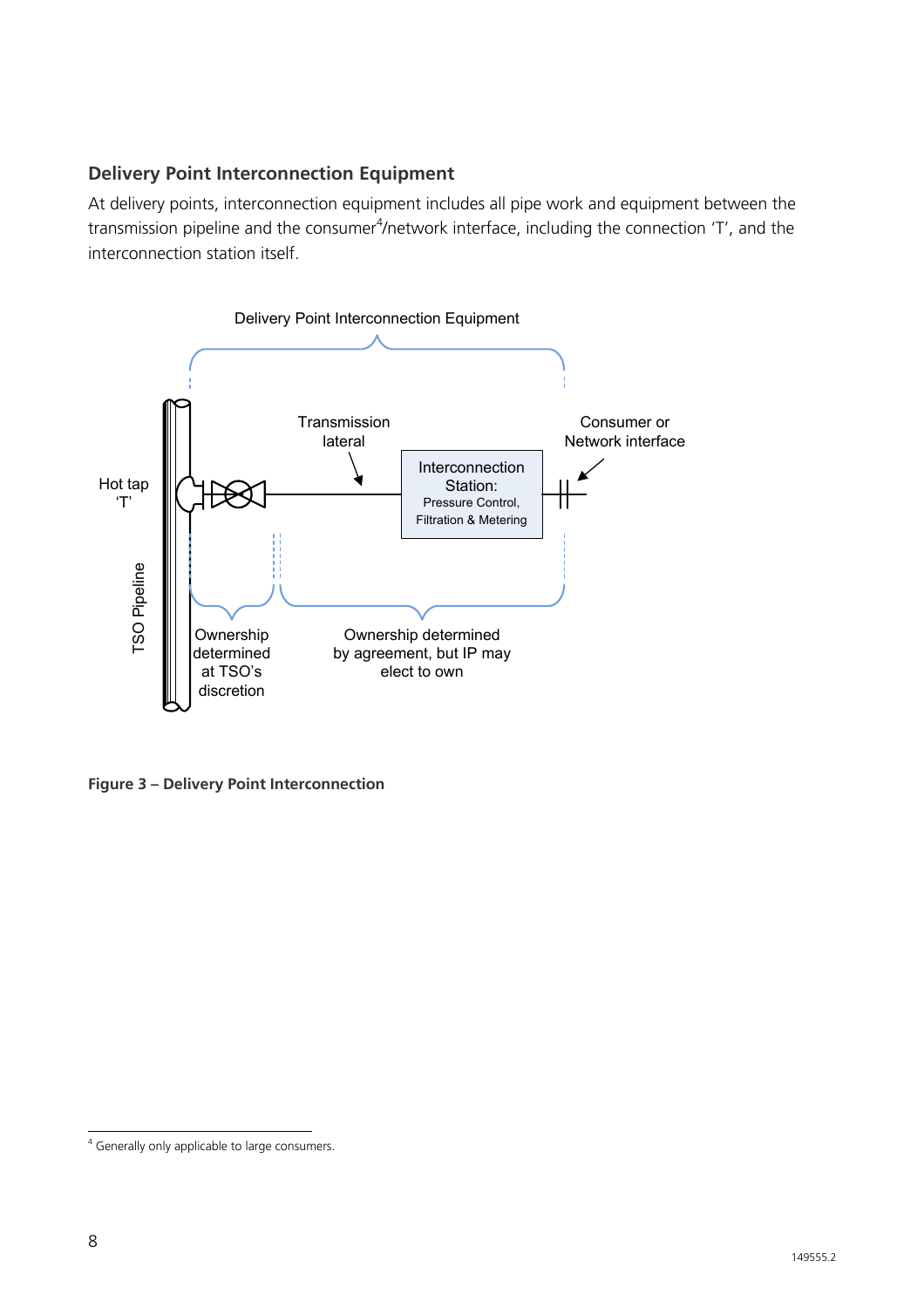**3 Service Description** 

#### **3.1 Principles**

Throughout all phases of the interconnection process:

- The TSO and IP should:
	- seek to ensure that gas is '…delivered to existing and new customers in a safe, efficient, fair, reliable and environmentally sustainable manner' (Gas Act, 43ZN(a));
	- negotiate and act in good faith;
	- negotiate and act in a timely manner;
	- provide reasonable access to personnel who are knowledgeable and, as far as is reasonably possible, authorised by their respective organisations to make decisions in respect of whatever aspect of the interconnection is being attended to<sup>5</sup>; and
	- advise the other party of the contact details of their representatives for technical and commercial matters and approvals.
- The TSO should:
	- process applications on a non-discriminatory basis, including applications of parties affiliated with the TSO;
	- make sufficient information available to the IP to enable it to assess the likely availability of transmission capacity to or from the interconnection point; and

 <sup>5</sup> It is accepted that certain matters, such as expenditures outside delegated authorities, may need to be referred to senior managers or boards.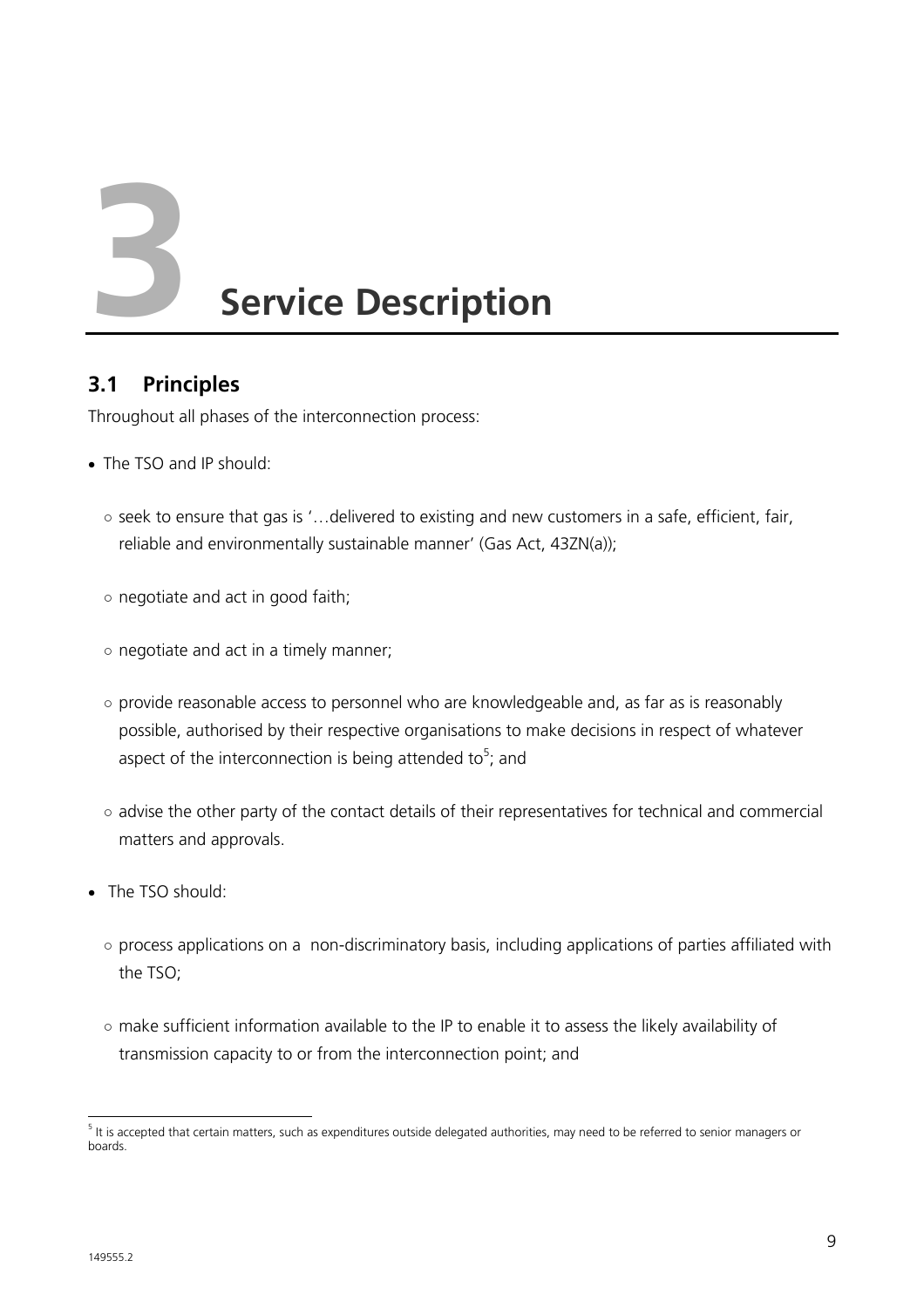- ensure that all equipment owned by the TSO complies with all relevant standards and regulations.
- The IP should:
	- $\circ$  where TSO specified assets are owned by the IP, ensure that those assets are designed, constructed, and operated according to the standards specified by the TSO; and
	- ensure that all equipment owned by the IP complies with all relevant standards and regulations.

#### **3.2 Interconnection Policy**

Each TSO should publish an interconnection policy that includes:

- a description of its access process from application through to operation of the new interconnection station;
- the information which an IP must provide at each stage of the interconnection process:
- links to all relevant standard contracts:
- links to any policies of the TSO which are relevant to a new interconnection;
- a description of any commercial prerequisites to approval of an interconnection application (for example, bonds or insurance);
- a description of the technical review principles and process used to assess an interconnection application; and
- a description of the dispute resolution arrangements that will apply to any matters related to interconnection not subject to the ICEA or ICA (which should have their own dispute resolution procedures). Recommended arrangements are set out in section 3.3 below.

See Appendix A for further detail of the recommended content of an interconnection policy.

#### **3.3 Dispute Resolution**

The Guidelines recommend that parties include a dispute resolution process as part of their interconnection arrangements. The proposed default option is for the same person who performs the Rulings Panel function under the Gas Act to resolve interconnection disputes. The process would be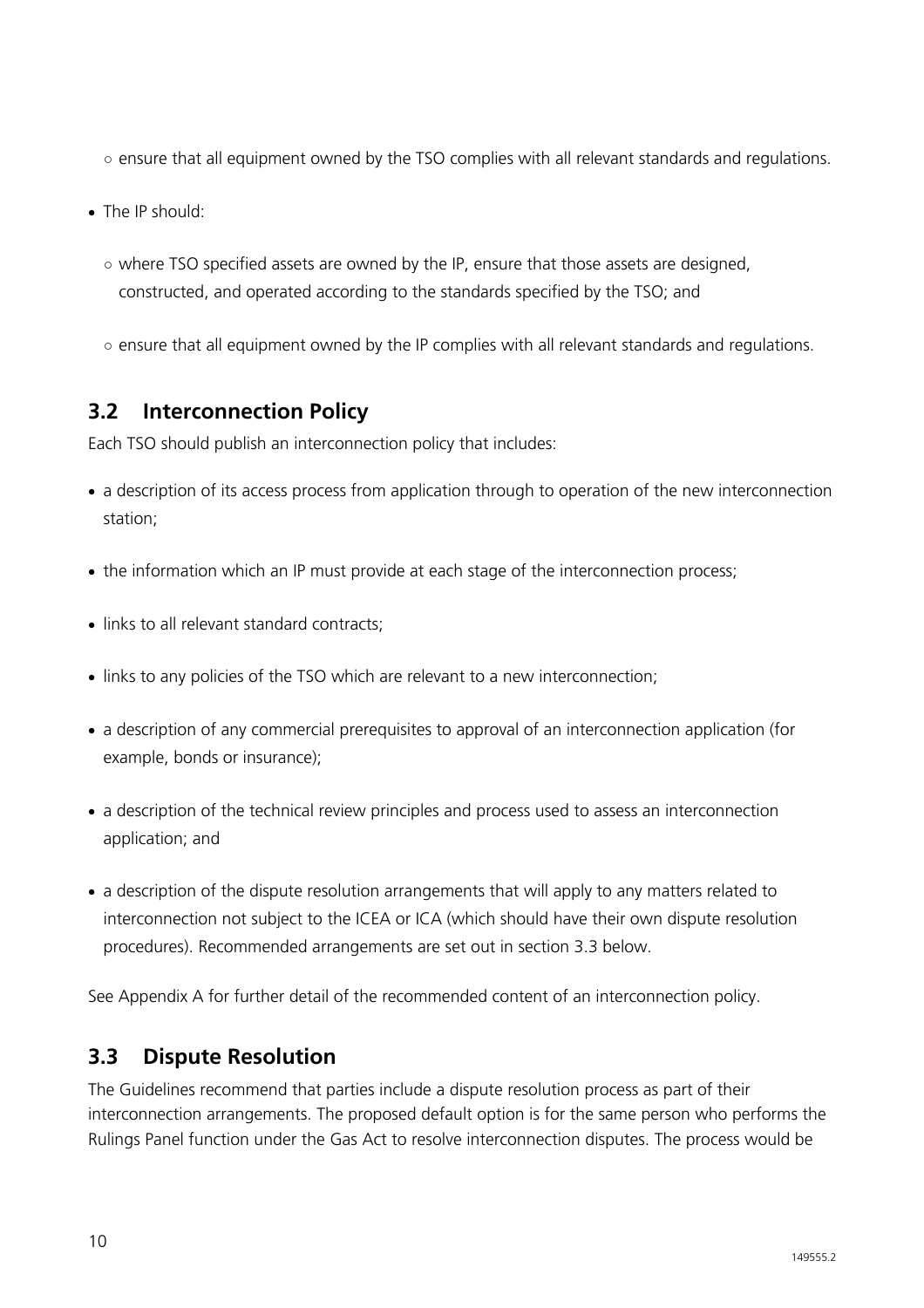based on the Gas Governance (Compliance) Regulations 2008. Using this option will keep costs to a minimum and provide parties with access to a specialist tribunal.

#### **3.4 Technical Standards**

To recognise the TSO's risks as the pipeline owner and obligations as a reasonable and prudent operator, the TSO may specify the requirements for the following interconnection equipment:

- metering equipment, including gas analyser and all related instruments;
- SCADA equipment and interfaces;
- filtration and liquid removal systems;
- pressure control and protection equipment;
- odorisation equipment;
- interconnection 'T' (for example a hot tap) and isolation valve;
- electrical and cathodic protection isolation equipment; and
- other equipment specified in the Interconnection Policy.

These items are collectively referred to in these Guidelines as the 'TSO specified assets'.

In relation to technical standards, the TSO's requirements should be consistent with good operating practice and the relevant Standards and Codes of Practice. The requirements for TSO specified assets should cover the design, construction, commissioning, testing and operation of those assets.

The IP should be permitted to use alternative standards providing the IP demonstrates, to the TSO's reasonable satisfaction, that the standards meet or exceed the TSO's standards, and the alternative standards are acceptable to the Certifying Authority.

Where TSO owned assets are located within the IP's facilities, the design, construction, maintenance and operation of those assets should also comply with the standards specified by the IP in the ICEA and ICA.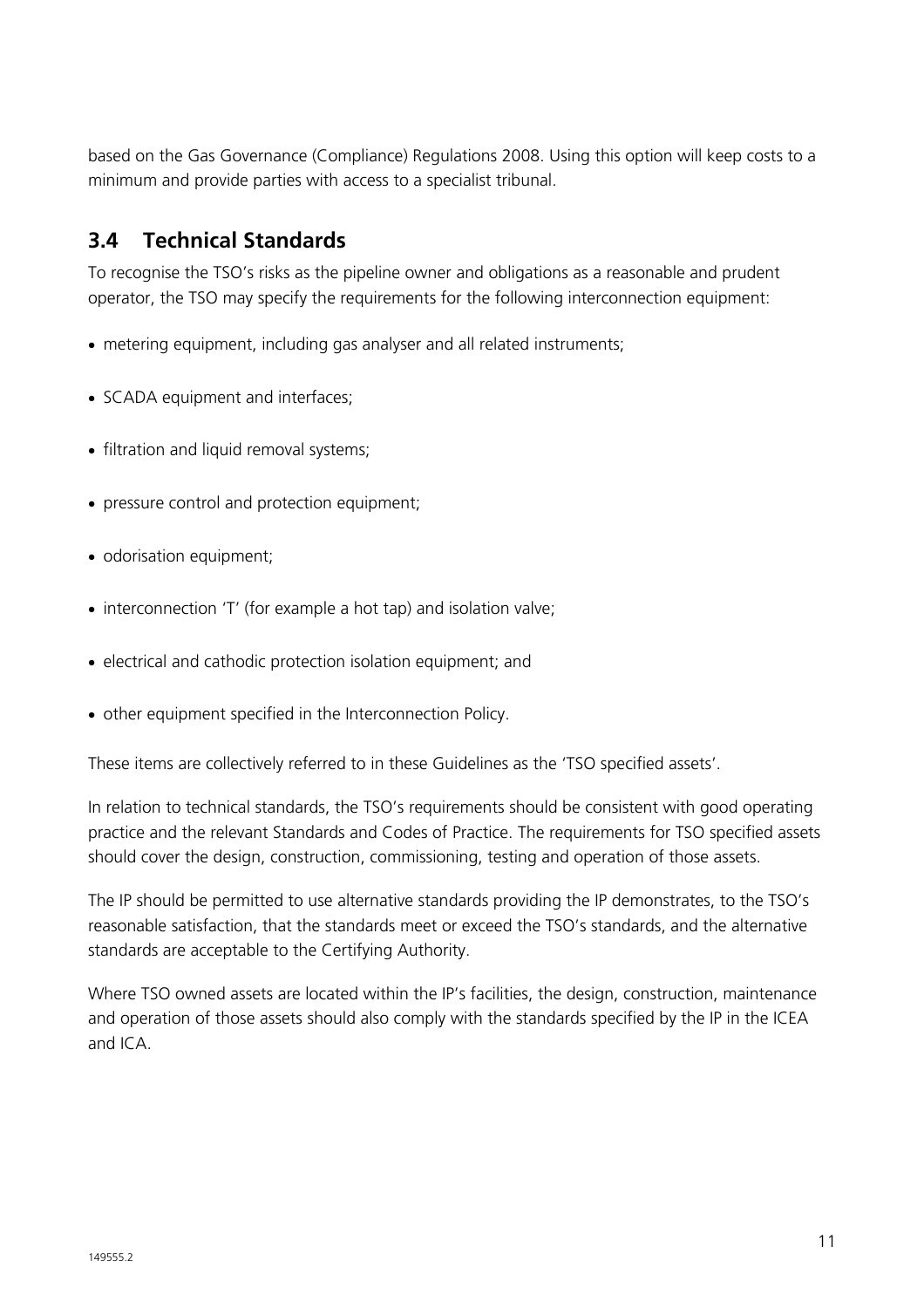#### **3.5 Existing Interconnections**

Some existing interconnection arrangements might not be covered by an ICA, or the ICA might not incorporate all the requirements of these Guidelines. In these cases, the interconnecting parties should establish an ICA or amend their existing ICA.

#### **3.6 Pipeline Capacity**

An ICA does not confer rights to transmission capacity and may be negotiated independently of transportation arrangements. In certain circumstances, the TSO may require the ICA and transportation arrangements to be negotiated together. This should not unnecessarily delay establishing an interconnection. The TSO's interconnection policy should discuss those circumstances.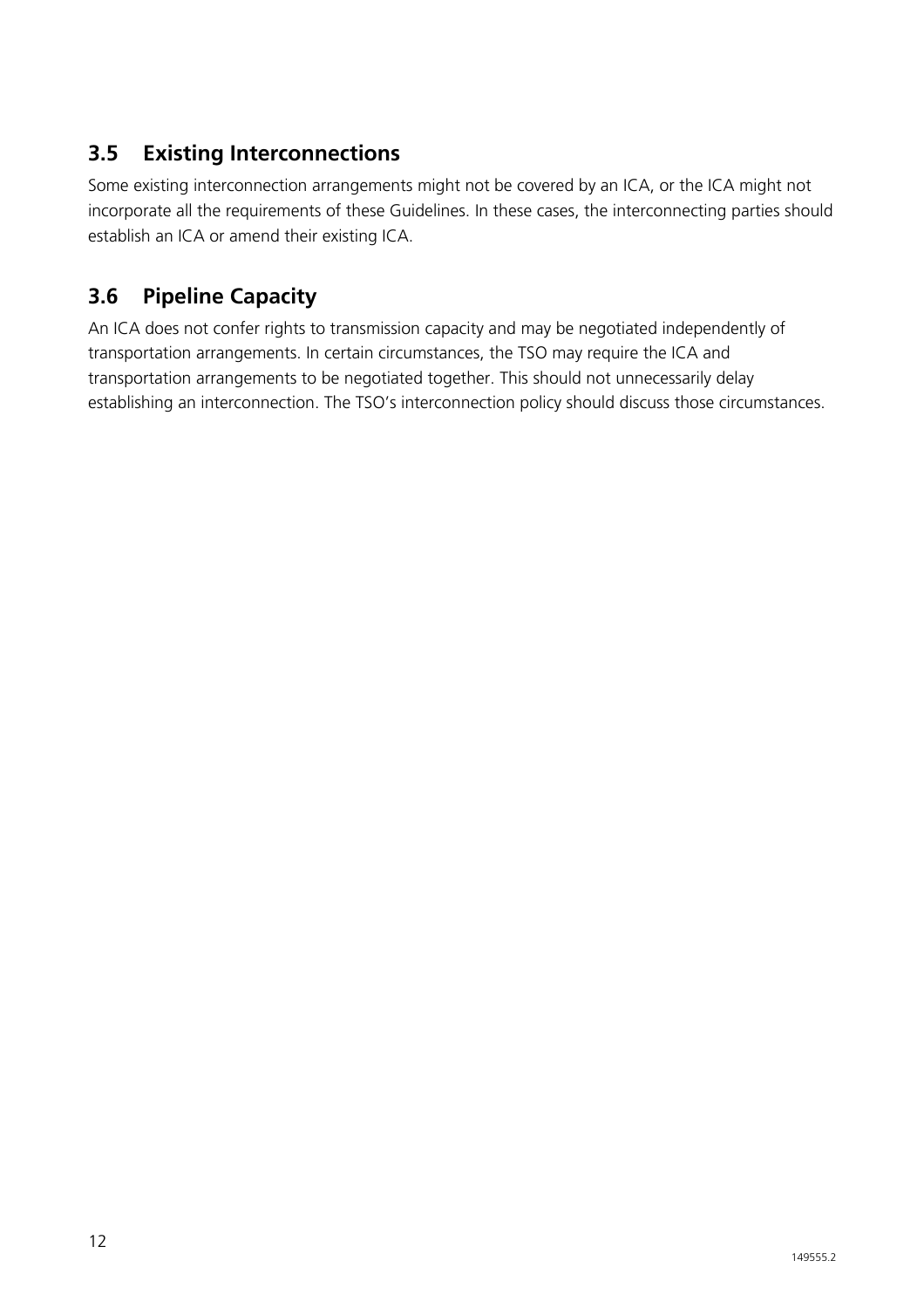# **4 Application Phase**



**Figure 4 - Application Phase Process**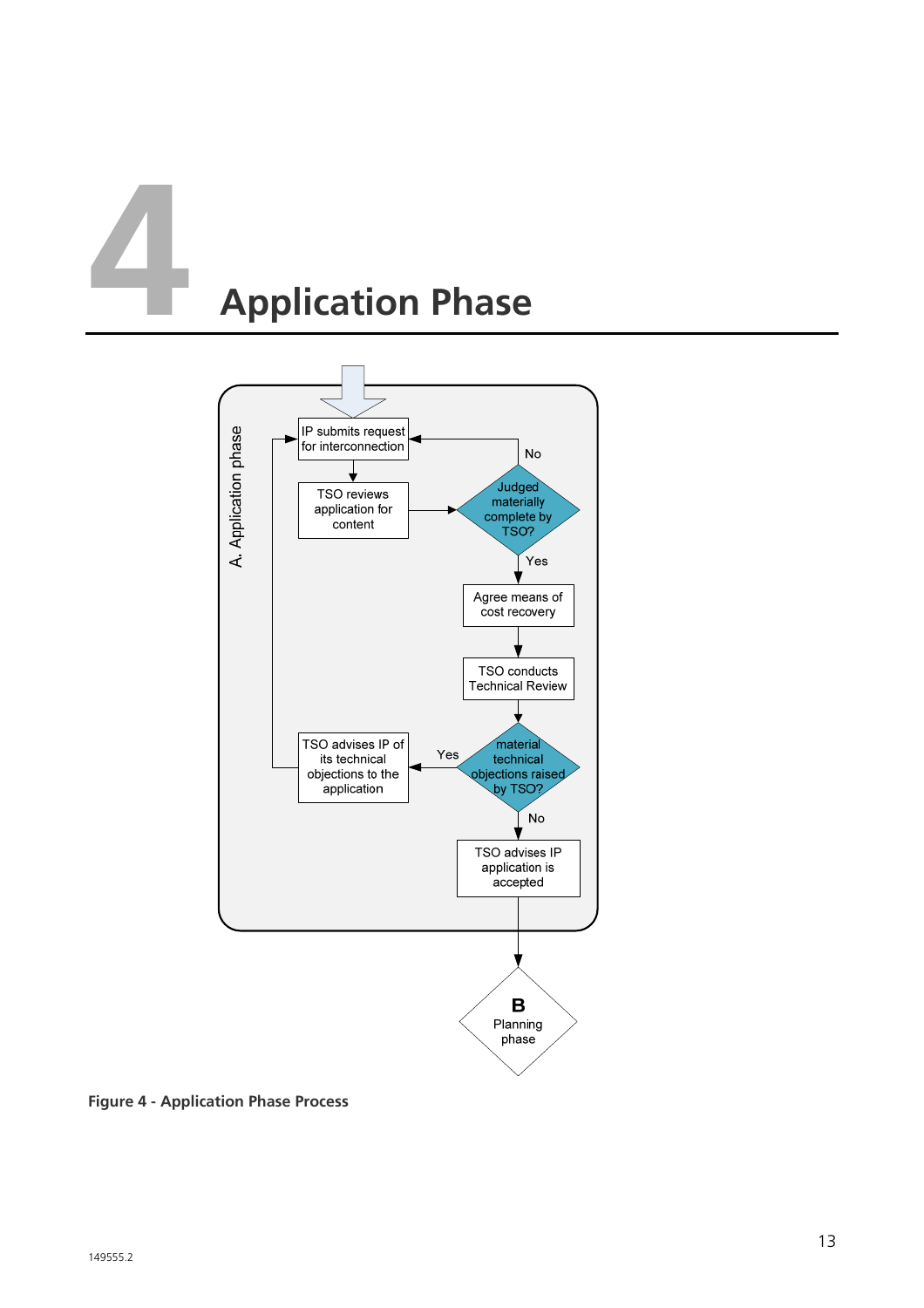#### **4.1 Principles**

The TSO:

- should provide the IP with:
	- an explanation of each phase of the interconnection process, and how an application for interconnection can be made; and
	- a full set of application documents, if not available for download;
- should carry out its technical review in line with the principles set out in its Interconnection Policy; and
- may recover the costs it incurs in performing its technical review, providing such costs are first discussed and agreed by the parties.

The TSO and IP should:

- agree to, and agree to be bound by decisions obtained under, an independent dispute resolution process through which rulings on the interpretation of this Guideline or the adherence to its provisions can be obtained; and
- provide reasonable access to personnel in their respective organisations who are able to knowledgeably discuss the interconnection application and related issues.

The IP should:

• provide the application information specified in the TSO's interconnection policy and any other supporting information as may be reasonably requested by the TSO.

#### **4.2 Initial Application**

The IP should provide a completed application form to the TSO, including all information as set out in the TSO's published interconnection process including:

- a) the location of the interconnection point;
- b) designation as a delivery, receipt, or bi-direction point;
- c) proposed ownership demarcation;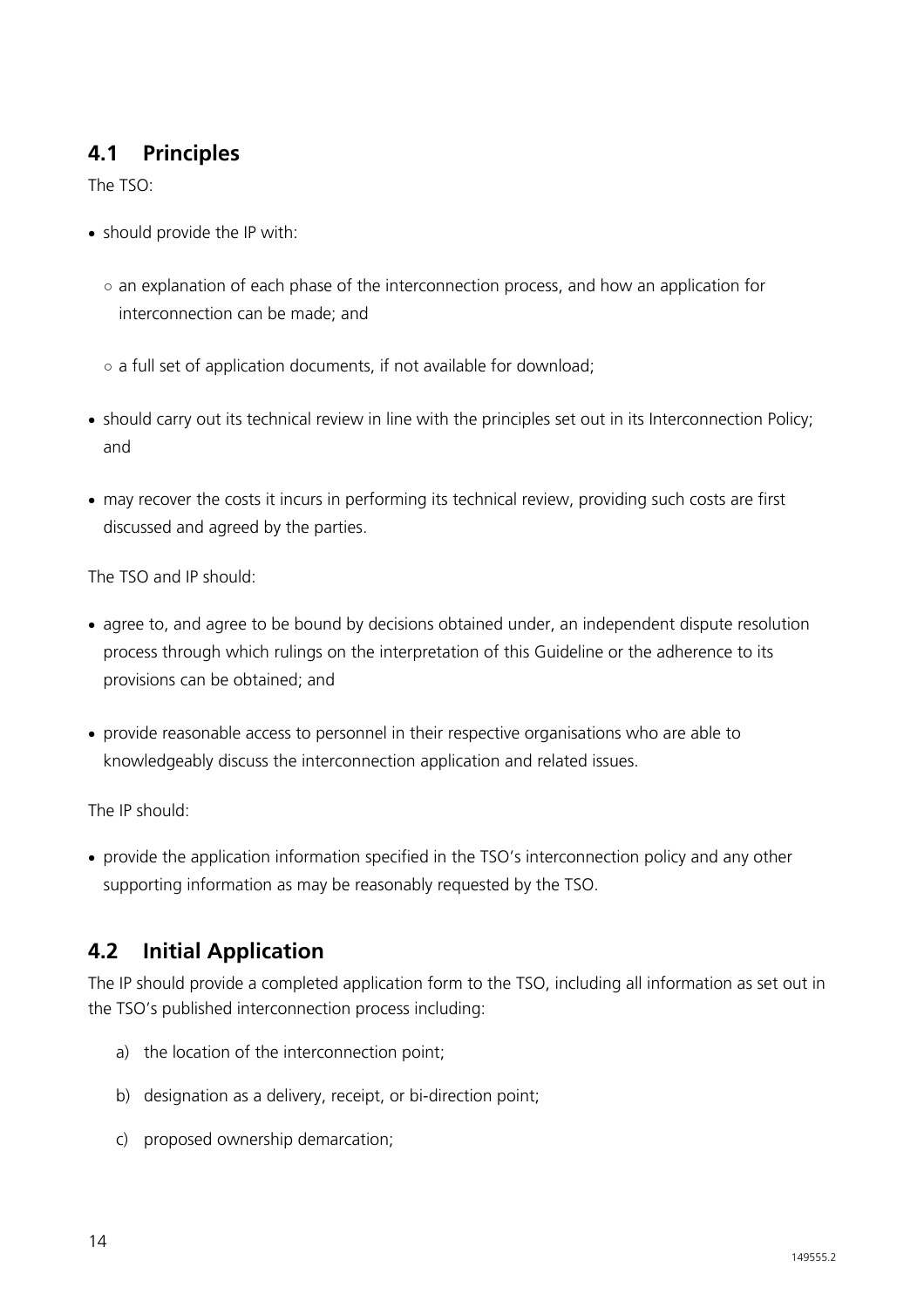- d) desired term for an ICA; and
- e) capacity and pressure requirements and limits.

#### **4.3 Acknowledgement**

The TSO should:

- acknowledge the application within five business days of receiving it;
- confirm whether the application is materially complete within 15 business days of receiving it; and
- where further information is requested and supplied, confirm that the application is materially complete within five business days of receiving that additional information.

#### **4.4 Technical Review**

Within 25 business days of receiving a materially complete application, the TSO should carry out a review of the application. The review determines the application's technical acceptability and notifies the IP of the results in writing. The technical review should, as a minimum, examine:

- the proximity to an existing interconnection point;
- the feasibility of the pressure limits required;
- any land issues that make the location unacceptable;
- any risk factors that make the location unacceptable; and
- any other aspects of the application that do not comply with the TSO's published requirements for interconnections.

#### **Use of Existing Interconnection Point**

Where the requested location for a new interconnection point is close to an existing interconnection point, the TSO may require the new interconnecting party to use the existing interconnection point unless it is unreasonable to do so. In setting this requirement, the TSO should consider:

• land use and terrain between the existing and proposed interconnection point;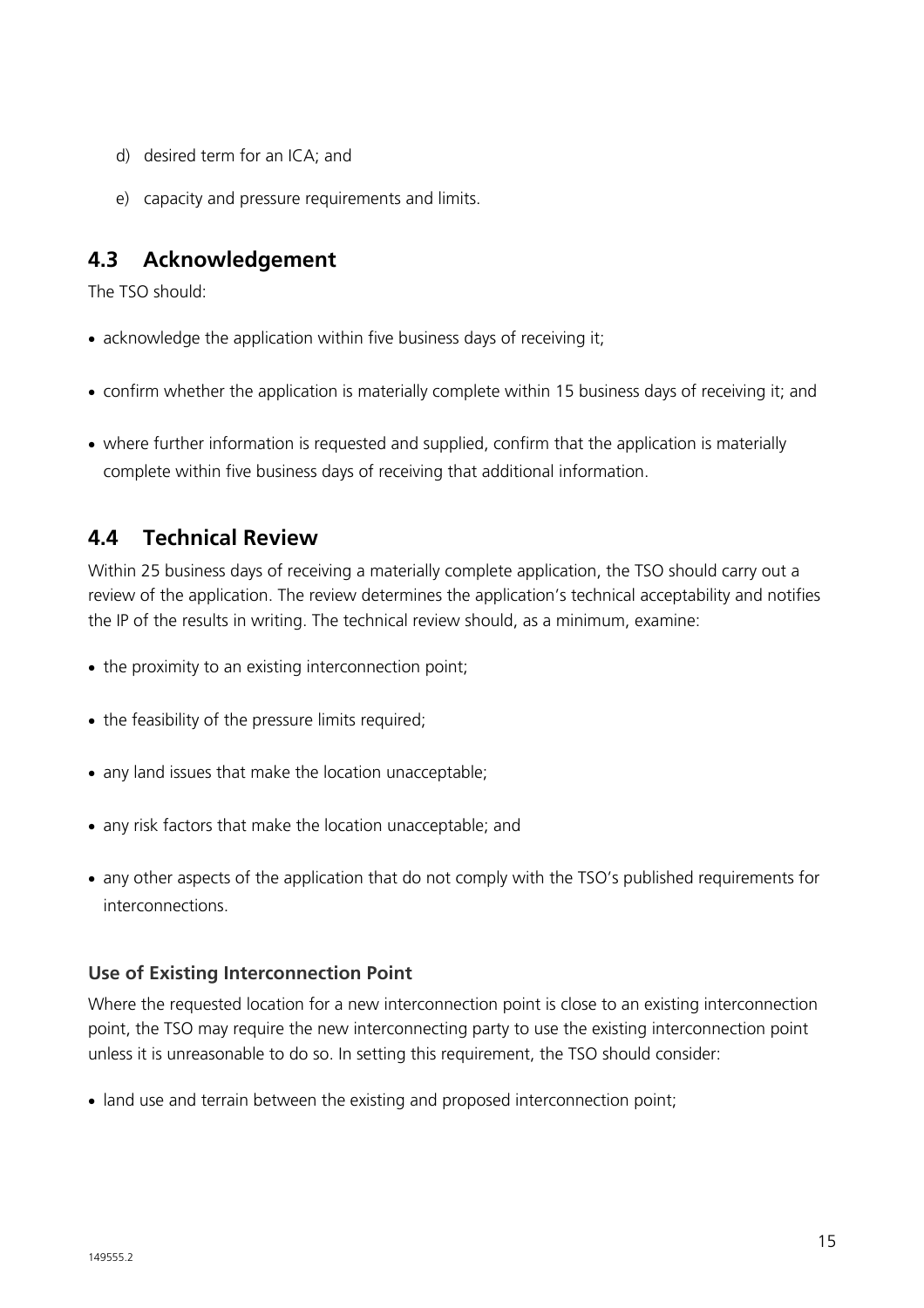- assessed level of risk associated with the new interconnection (for example, where a hot tap is required);
- assessed operational risk associated with the new interconnection;
- capacity of the existing interconnection point;
- cost and scheduled impact of the IP using the existing interconnection point; and
- suitability of the existing station and metering facility.

If the TSO rejects an interconnection application because of proximity to an existing interconnection point, the TSO should provide written justification using the criteria listed above.

The TSO may provide indicative minimum separation distances in its interconnection policy. However, the reasonableness of any requirements should be open to discussion and, if necessary, dispute resolution.

#### **4.5 Acceptance of Application**

If the technical review concludes that the application is not acceptable, the TSO should notify the IP in writing, as soon as practicable, of the reasons for this decision. If the IP considers the reasons for rejection to be inadequate, it should initiate the dispute resolution process.

If, on consideration of the findings of the technical review, the TSO considers that there are no material technical objections to establishing the proposed new interconnection point, and the IP's application is otherwise complete, the TSO should notify the IP in writing that its application is accepted. The TSO and IP may then begin the planning phase.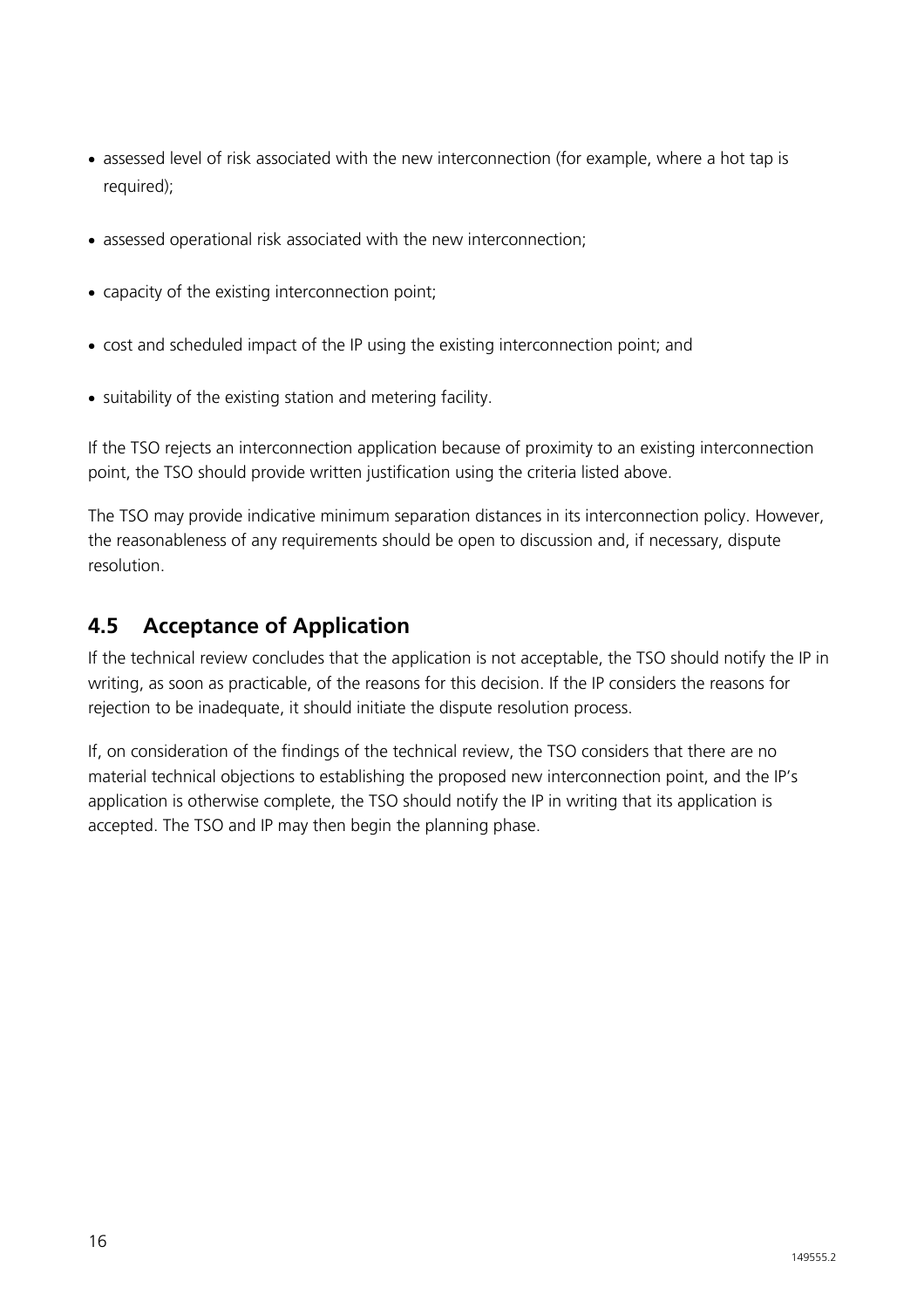## **5 Planning Phase**



**Figure 5 - Planning Phase Process**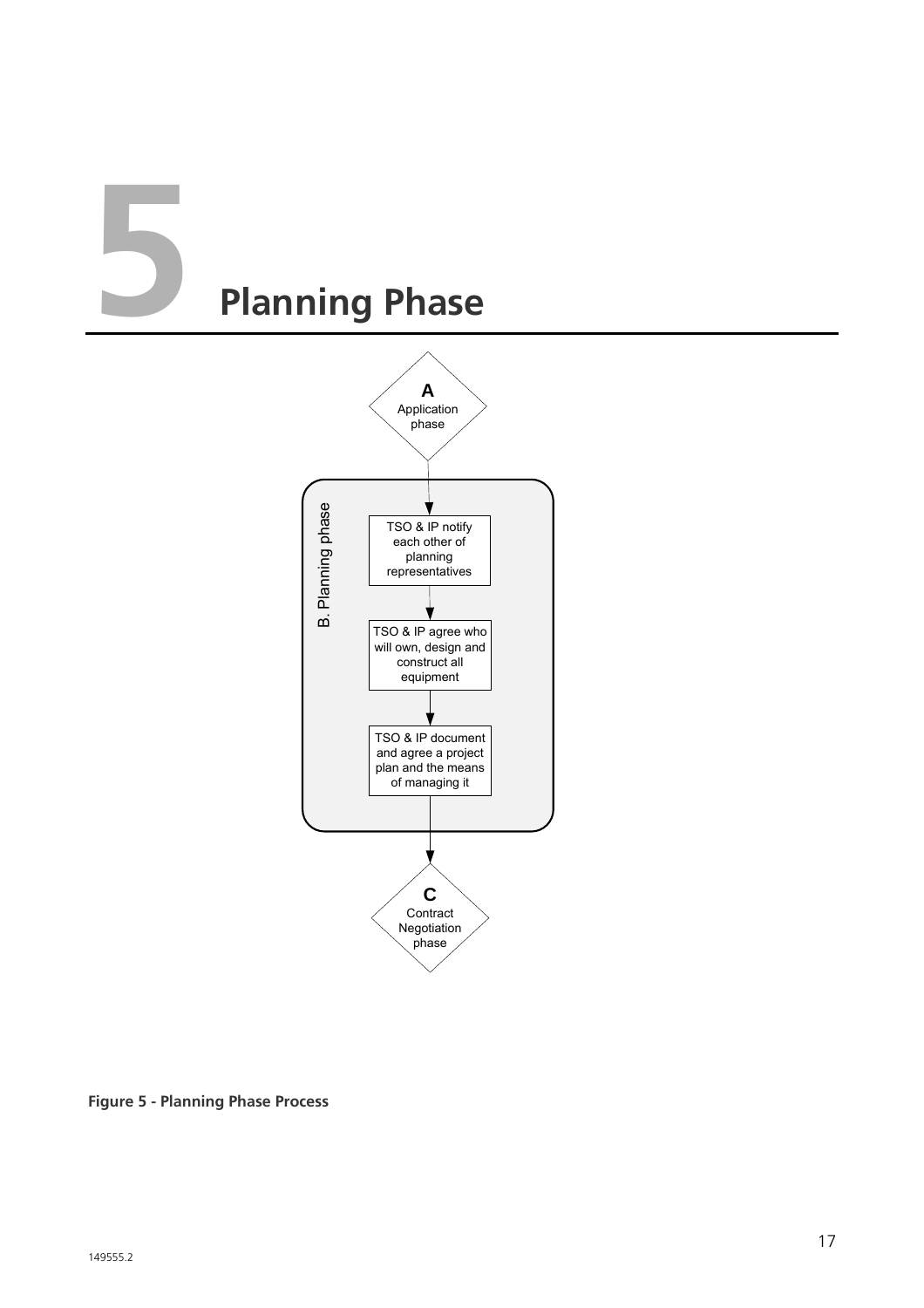#### **5.1 Principles**

The TSO and IP should:

- provide reasonable access to personnel in their respective organisations who are responsible for agreeing planning matters;
- assign responsibility for the ownership, design and construction of all equipment; and
- develop a project plan and agree how it will be managed.

#### **5.2 Equipment Responsibilities**

#### **Ownership**

The TSO and IP should agree the ownership and demarcation points of the interconnection equipment. In particular, they need to consider who will own TSO specified assets (some items can be owned by the IP, but all TSO specified assets must be designed, constructed, operated, maintained and tested in accordance with the TSO's standards).

The hot tap is directly welded to the transmission pipeline and has a direct effect on the integrity and certification of the pipeline. Consequently, the TSO should have sole discretion in respect of the ownership of the physical connection 'T', and primary isolation valve, including pipe work up to the isolation valve from the transmission pipeline.

For a receipt interconnection point (see Figure 2):

- the equipment will typically comprise pressure control, metering and odorant station<sup>6</sup>, transmission lateral, primary isolation valve, and the connection 'T';
- the TSO should have sole discretion in respect of the ownership of the physical connection 'T', and primary isolation valve, including pipe work up to the isolation valve;
- ownership of the equipment upstream of the primary isolation valve should be agreed between the parties. The TSO is not obliged to own or provide this equipment, and the IP can elect to own this equipment; and
- where there is split ownership, the split should not create small, isolated groups of assets owned by one party within a station owned by the other party, unless agreed by both parties.

<sup>&</sup>lt;sup>6</sup> At the TSO's discretion.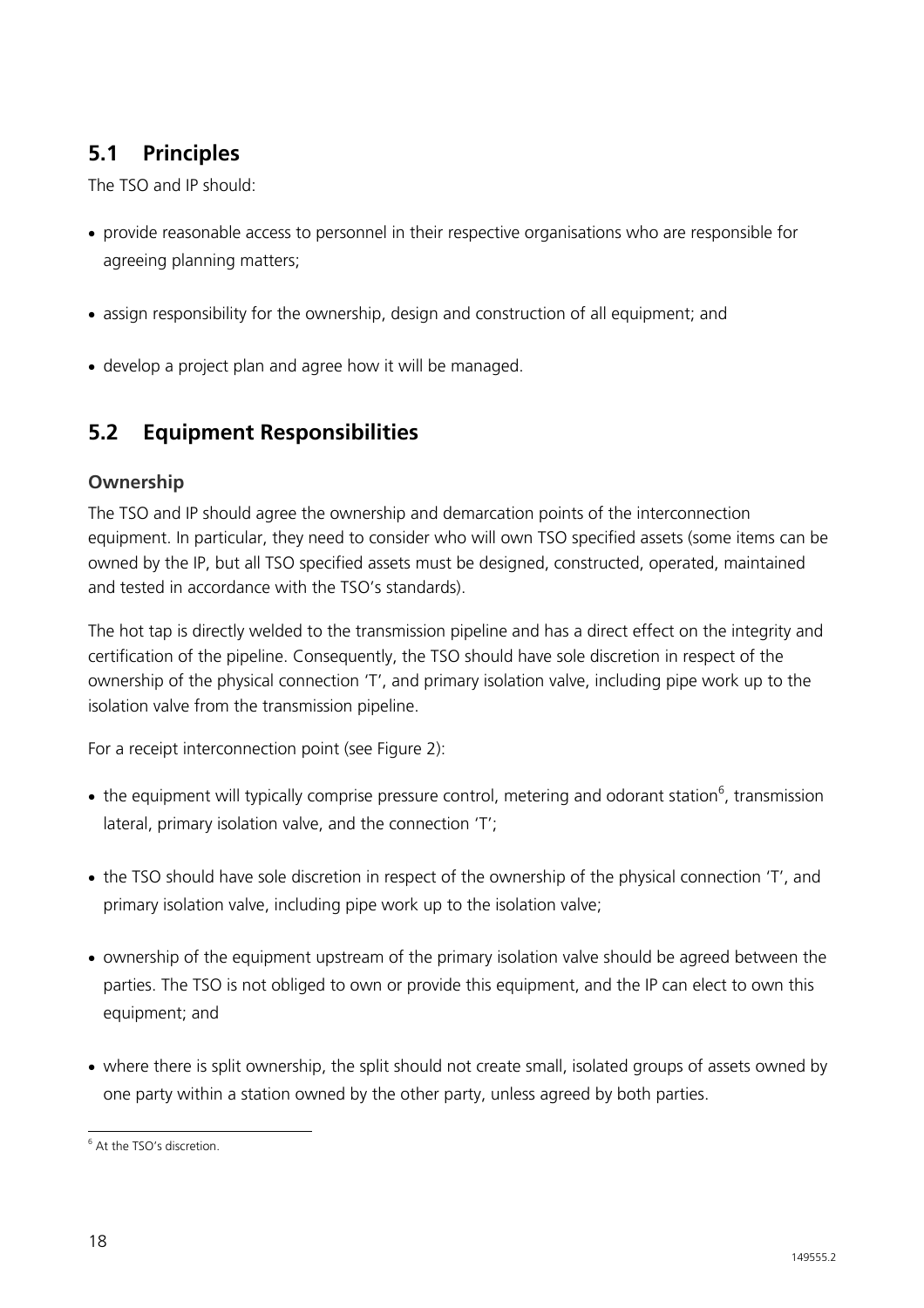For a delivery interconnection point (see Figure 3):

- the TSO should have sole discretion in respect of the ownership of the physical connection 'T', and primary isolation valve, including pipe work up to the isolation valve;
- ownership of the equipment downstream of the primary isolation valve should be agreed between the parties. The TSO should not be obliged to own or provide this equipment, and the IP can elect to own it; and
- where there is split ownership, the split should not create small, isolated groups of assets owned by one party within a station owned by the other party, unless agreed by both parties.

#### **Design and Construction**

Unless otherwise agreed, the party who owns the equipment should also be responsible for its design and construction.

The specifications and arrangements for the design and construction of interconnection equipment that is not owned by the TSO should be set out in an ICEA.

#### **5.3 Project Plan Responsibilities**

The TSO and IP should develop a project plan assigning responsibilities for design and construction work between the parties. Generally the party with the greatest design and construction obligations should be responsible for maintaining the project plan, but the project plan governance arrangements should be agreed between the parties.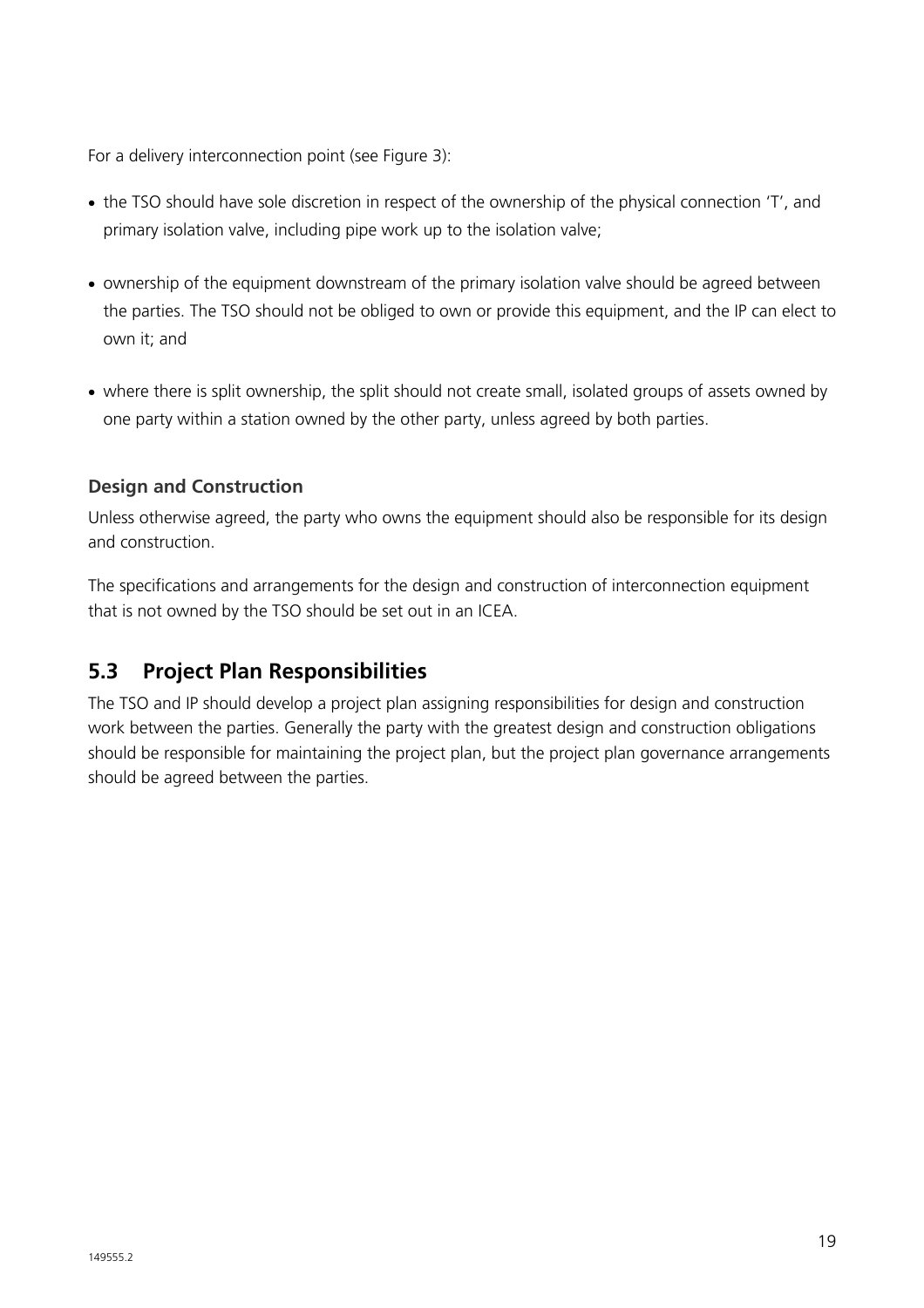### **6 Contract Negotiation Phase**



**Figure 6 – Contract Negotiation Phase Process**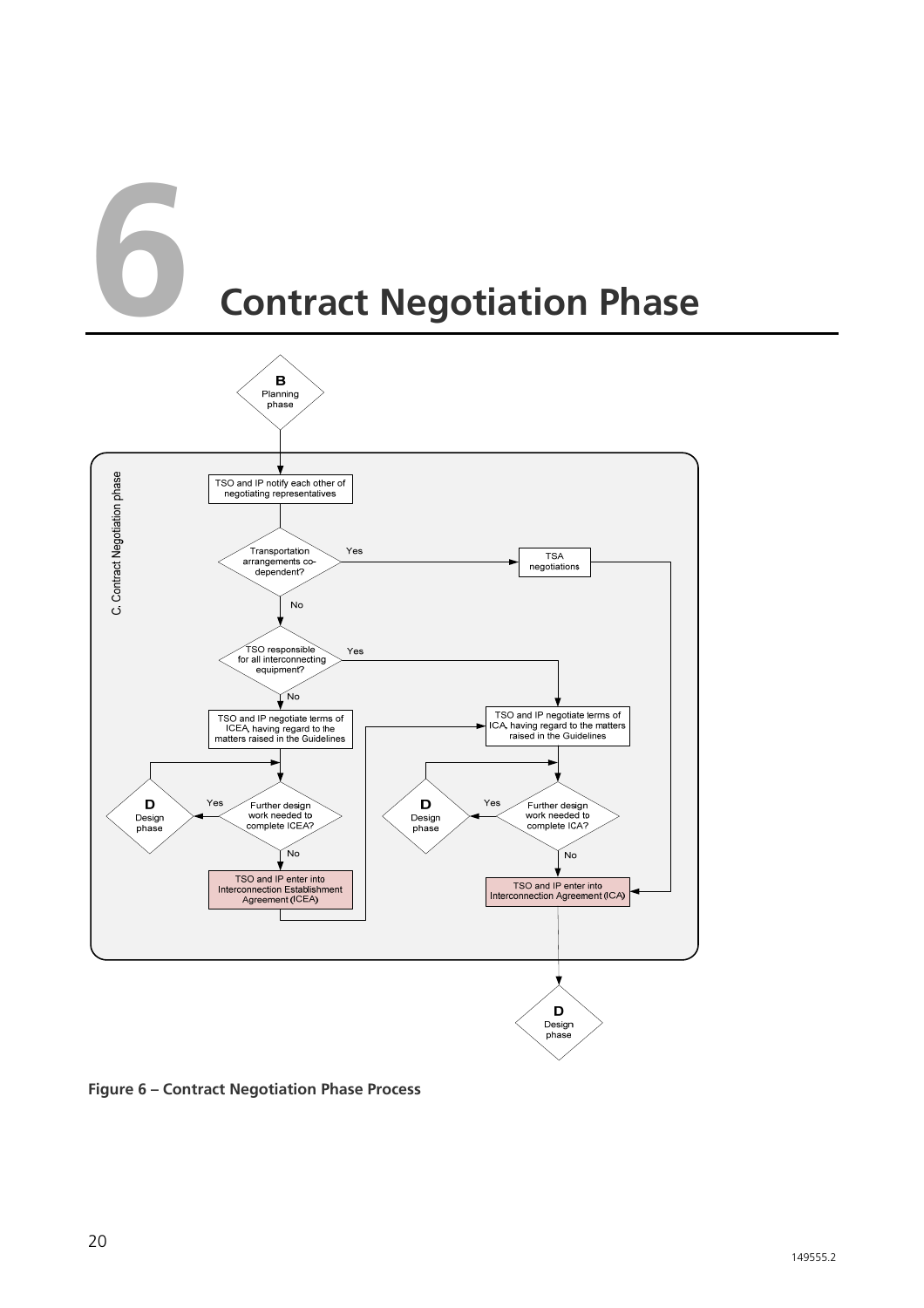#### **6.1 Principles**

The arrangements for the operation of every interconnection point should be set out in writing, preferably in an ICA which should cover, as a minimum, the matters listed in Appendix A. The TSO should publish standard ICAs for receipt and delivery interconnections. Some of the matters are multilateral, and best contained in a multi-lateral contract (such as the MPOC), which can form part of the  $ICA$ 

In negotiating the ICEA and ICA, the TSO and IP should:

- agree a timetable for negotiation and advise each other of who will take responsibility for the negotiation on behalf of their respective organisations;
- provide reasonable access to personnel who are authorised by the organisation to negotiate an ICEA and/or ICA;
- negotiate in good faith and in a timely manner; and
- meet their own negotiating costs.

The TSO should not be required to accept conditions that would:

- adversely affect the safety or the long-term integrity of the pipeline, or the pipeline's certificate of fitness;
- require it to buy assets without reimbursement;
- reduce the value of its assets, unless it is fully compensated for that loss; or
- require it to incur operating costs, unless it is fully compensated for that cost.

#### **6.2 Sequence of Negotiation**

The parties should agree the sequence for contract negotiation and design work, which should be influenced by the proposed ownership arrangements. The ICA negotiation may be conducted in parallel with the ICEA negotiation, following agreement of the ICEA or after completion of the design phase.

In certain circumstances, the TSO may require the ICA and transportation arrangements to be negotiated together. This should not unnecessarily delay establishing an interconnection. The TSO's interconnection policy should discuss those circumstances.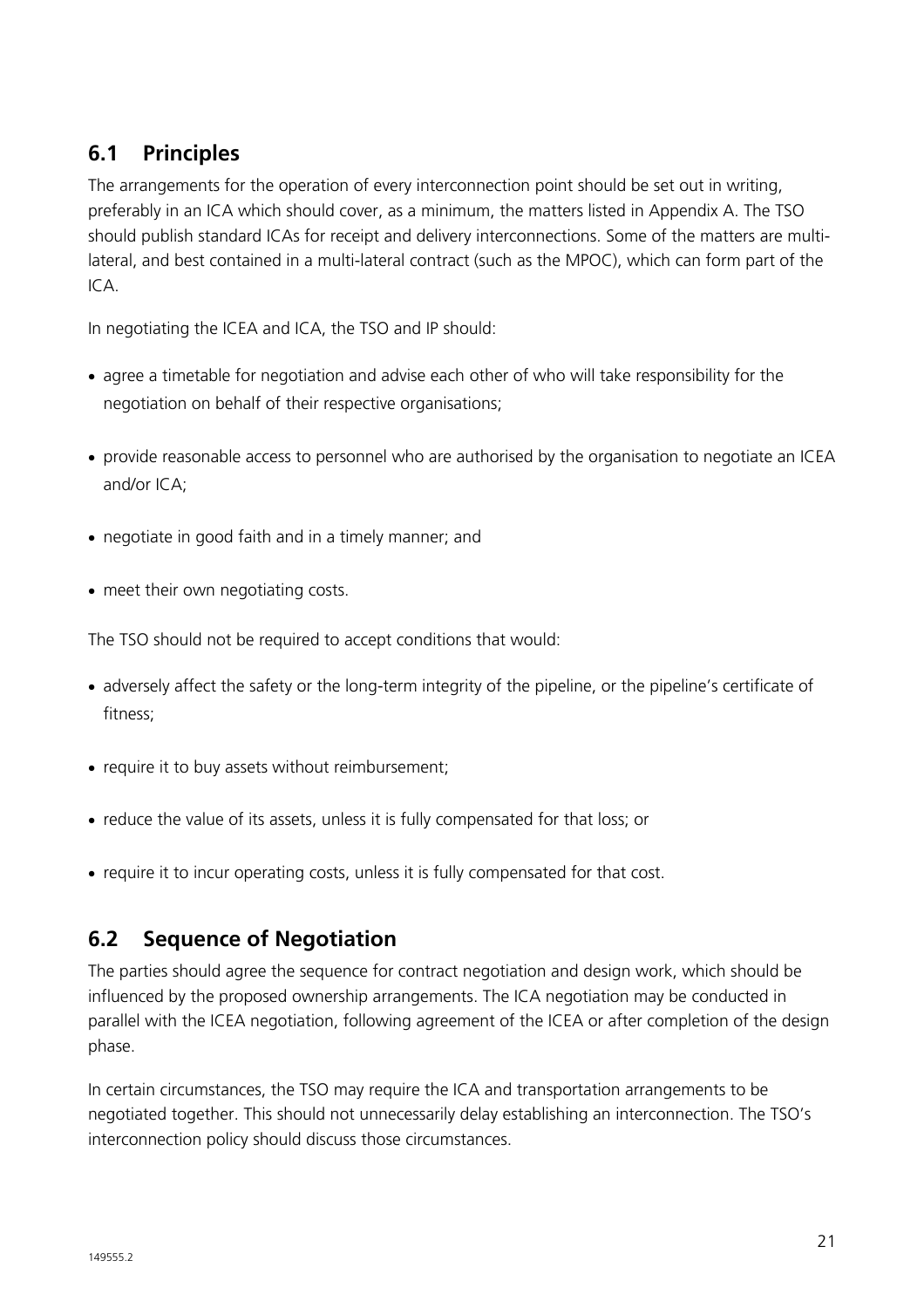#### **6.3 Interconnection Establishment Agreement (ICEA)**

The TSO and IP should determine responsibility for the ownership, design and construction of all interconnection equipment. If the TSO is to be responsible for all aspects of all the equipment, then an ICEA is not required. In other circumstances, the parties need to resolve matters that arise during the design and construction phases in respect of those pieces of equipment that are not solely the TSO's responsibility. If there are only a few items of equipment in this category, a full ICEA may not be warranted and the matters can be covered in the ICA. Otherwise it is recommended the TSO and IP agree an ICEA that covers these aspects of the design and construction phases:

- the scope of work;
- the responsibilities of the parties;
- liabilities and indemnities during construction:
- the timetable:
- consequences and remedies for late delivery;
- cost recovery; and
- arrangements for the transfer of ownership of assets (where the ownership of specific assets is to be assigned to the other party once commissioning of the interconnection station is complete).

There may be matters of design that need to be resolved before an ICEA or ICA can be completed. In that case, progressing the Contract Negotiation phase and Design phase in parallel may be practical.

#### **Standards Applicable to Design, Construction, Commissioning, Testing and Operation**

As discussed in section 3.4, the TSO should specify the standards applicable to TSO specified assets. The IP may propose alternative standards that meet or exceed the TSO's standards, and the IP must obtain support of the Certifying Authority, where applicable<sup>7</sup>.

Where non-standard equipment has been, or is likely to be, specified, costs might be incurred. For example, special spare parts may need to be kept, or special test equipment purchased. The parties need to agree who bears these costs.

  $^7$  Not all matters will be of interest to the CA. For example, the CA will be interested in alternative pipeline design standards, but metering standards are not within its ambit.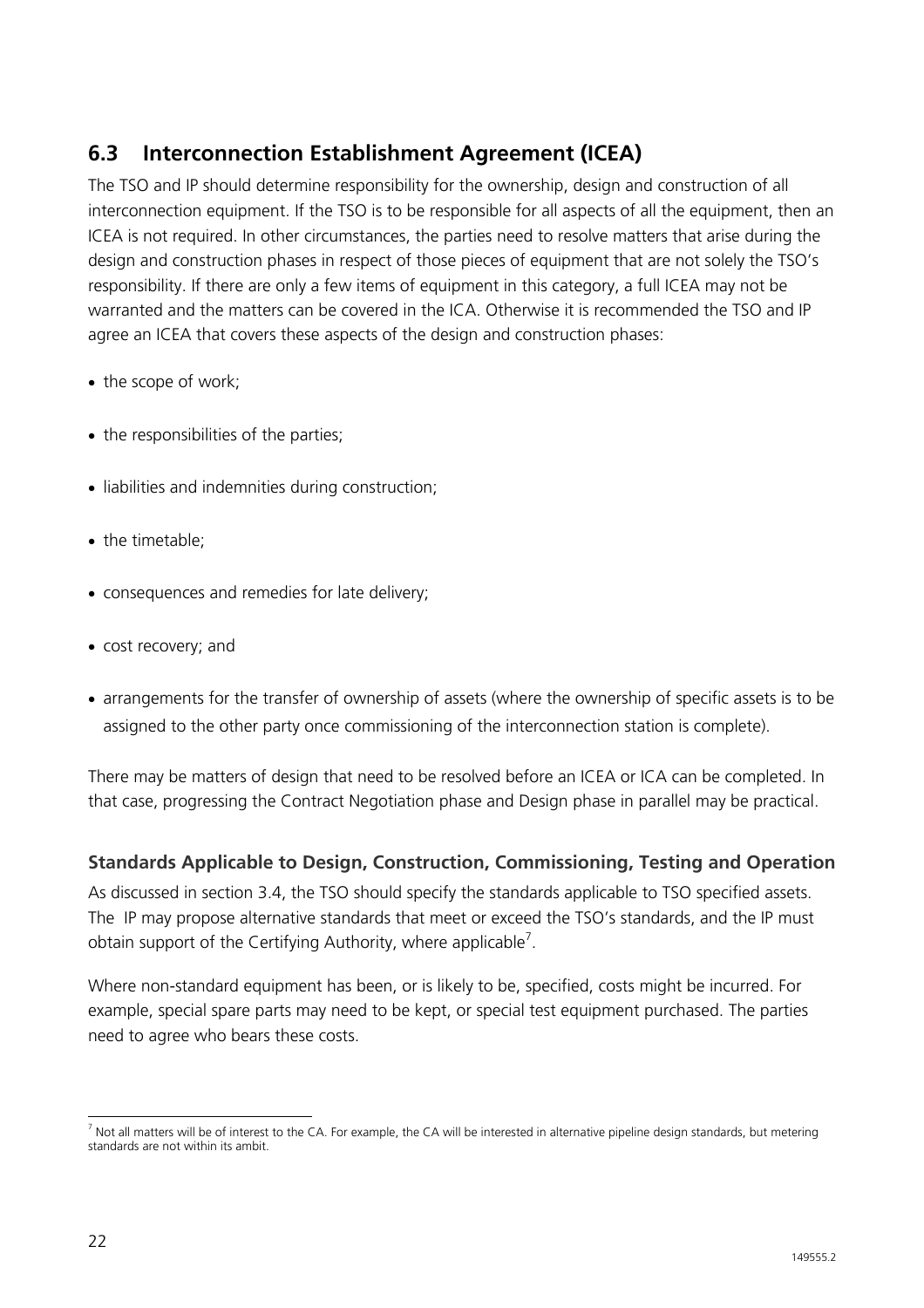#### **Indemnity for New Interconnection Points**

In providing a new interconnection, the TSO is exposed to risks associated with constructing the physical interconnection, and at receipt points, the introduction of gas from a new production plant.

The IP should indemnify the TSO for its direct and indirect liability associated with the new interconnection. The indemnity should be limited to a reasonable amount, taking into account loss events that could reasonably be anticipated by a suitably qualified industry expert. The TSO may also require the IP to provide insurance cover to the value of the indemnity. The scope of the indemnity should be:

#### **Receipt interconnection**

The IP should indemnify the TSO for losses caused by:

- injection of gas before 'go-live' that does not meet the gas specification;
- injection of gas before 'go-live' that exceeds the maximum allowable operating pressure of the transmission pipeline; and
- failure of hot tap operations, where the IP has accepted responsibility for the hot tap construction work.

#### **Delivery interconnection**

The IP should indemnify the TSO for losses caused by:

• failure of hot tap operations, where the IP has accepted responsibility for the hot tap construction work.

The requirement for the IP to indemnify the TSO for these losses should remain in force until the golive date.

#### **Cost recovery**

The parties should agree on a cost recovery mechanism, including provisions for review and early termination. The parties may agree to include cost recovery for the design and construction phases in an ongoing interconnection fee as part of the ICA.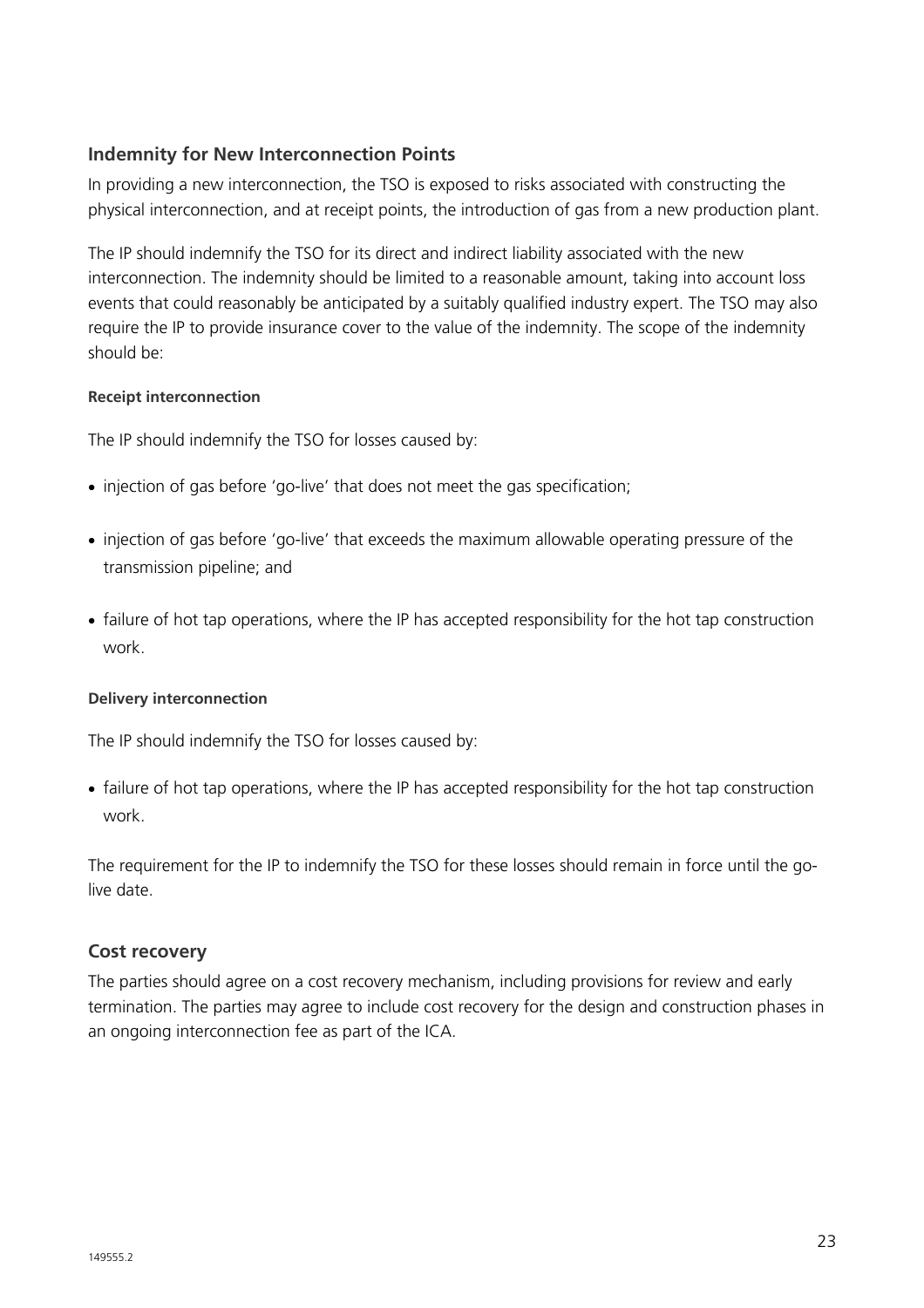#### **6.4 Interconnection Agreement (ICA)**

The following matters should be discussed during ICA negotiations and, where appropriate, covered by the ICA.

#### **Ownership of Assets**

The ownership of interconnection assets should be recorded in the ICA. Generally this will be as agreed during the planning phase (section 5.2). However it might be convenient for one party to own an asset through the Construction phase and then to transfer ownership to the other party once commissioning is complete.

#### **Metering**

The parties should agree who will own the metering facility. Generally accepted practice is for the IP to own receipt point metering, and the TSO to own delivery point metering.

The metering facility owner should be responsible for ensuring the facility is operated and maintained according to the specified standards and best operating practice. The metering facility owner should provide assurance that the metering facility complies with the specified standards, grant reasonable access to the facilities, and provide maintenance and testing records to the other interconnection party. The interconnection party may choose to install a check metering facility. The ICA should set out the circumstances in which check meter measurements take precedence over the meter specified in the ICA.

An International Accreditation New Zealand (IANZ) accredited laboratory should be used to test meters. The ICA should specify the frequency and cost of testing and error correction procedures. The ICA should provide the ability for the party who does not own the metering facility to require reasonable ad-hoc independent testing, at the cost of the non-owner.

#### **Gas Quality**

All gas being transported should comply with the requirements of Gas Specification NZS5442. The MPOC and VTC set out the obligations and liabilities of the parties in respect to gas quality. In addition, the following principles apply in respect of an ICA. (Where there is a contradiction with the relevant provisions of the MPOC or VTC, the provisions of the MPOC or VTC prevail.)

For receipt interconnection points:

• the IP should be responsible for ensuring that the gas meets the requirements of NZS5442 at the interconnection point. The IP should ensure that the design, maintenance, monitoring and testing of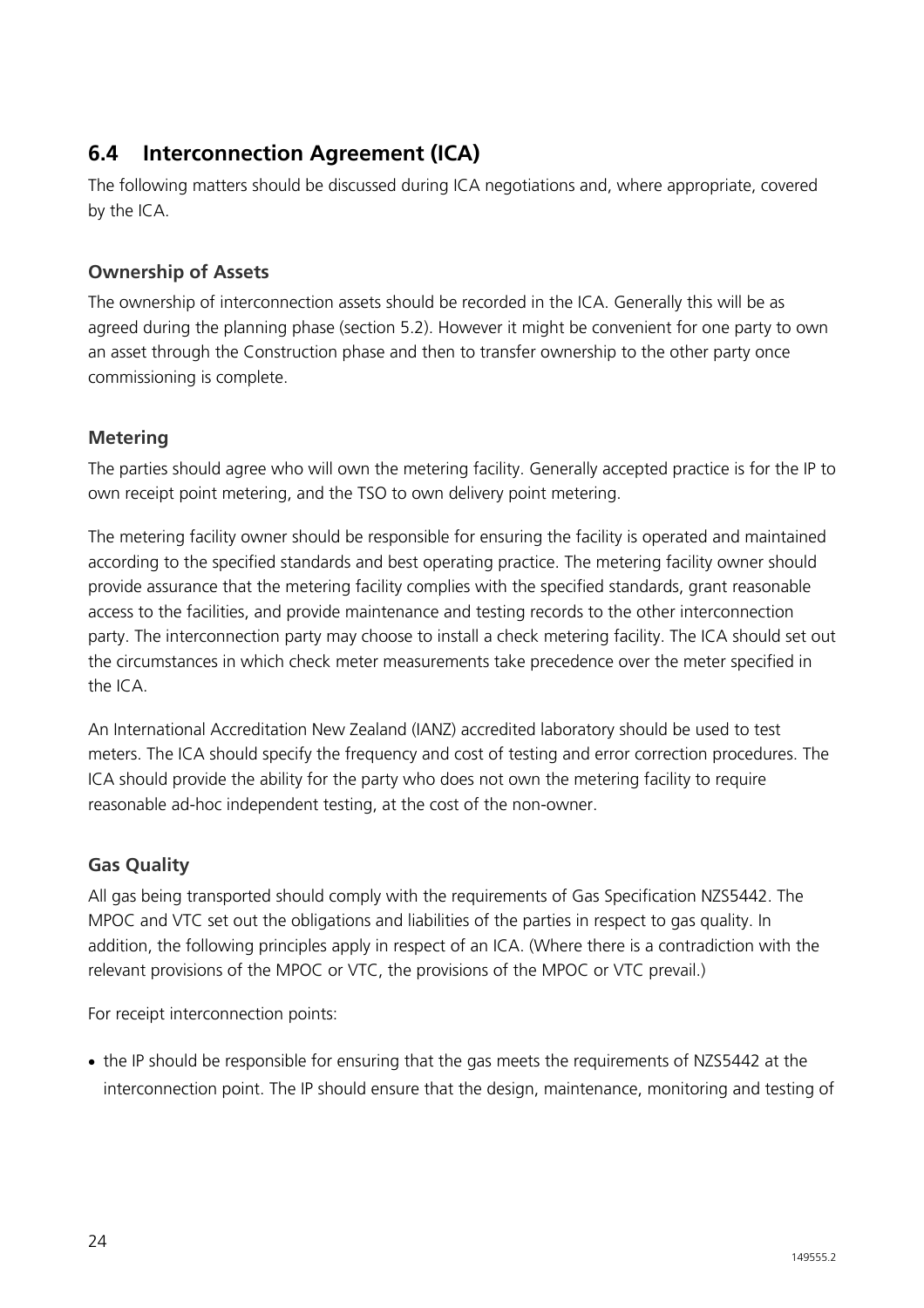the production facility and gas treatment equipment are compatible with the delivery of gas complying with the requirements of NZS5442 at the interconnection point;

- the IP should provide written reports to the TSO, as reasonably requested, to give assurance of compliance with the gas specification;
- the IP should ensure that the TSO is informed at the earliest practicable time of any event that may adversely affect gas quality, pressure, metering accuracy or safety; and
- the IP should indemnify the TSO for direct losses arising from non-compliance with the gas specification (such direct losses may, for example, arise from internal corrosion).

For delivery interconnection points:

- the TSO should be responsible for advising the IP of any event affecting its ability to supply specification gas, or suspected non-compliance with the gas specification due to contaminants, at the earliest practicable time;
- the TSO should be responsible for ensuring that the specification of transported gas is not materially affected by contamination from compressor oil or pipeline detritus. The delivery interconnection equipment will include filtration to ensure that pipeline borne contaminants are removed to a level that complies with NZS5442; and
- the TSO should indemnify the IP against any direct losses directly attributable to pipeline borne contaminants, except where the filtration and liquid removal equipment is owned by the IP.

#### **Odorisation**

The TSO should be responsible for monitoring odorant levels in the transmission system and ensuring delivered gas meets the odorisation standards defined in the Gas Regulations 1993<sup>8</sup>. In the event of non-compliance, the TSO should notify the delivery IP as soon as reasonably practicable.

For receipt interconnection points:

• where the transmission pipeline carries odorised gas, the parties should agree the ownership and location of the odorant injection facility; and

<sup>&</sup>lt;sup>8</sup> Soon to be superseded by the Gas Safety Regulations.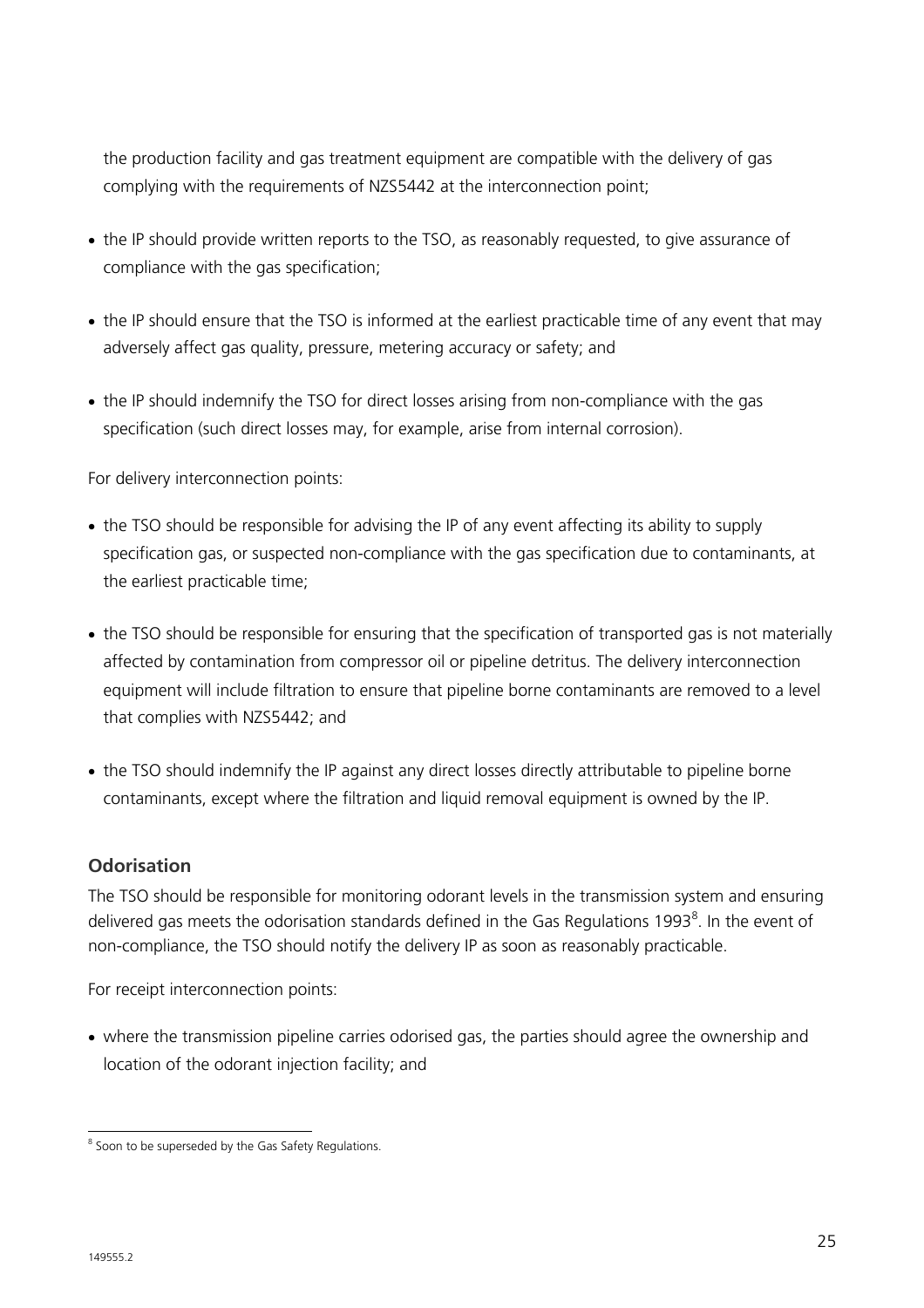• if the IP owns the odorant injection facility, the ICA should record how the IP will provide assurance and reporting to the TSO on the amount of odorant injection.

For delivery interconnection points:

- except in special circumstances<sup>9</sup>, the TSO should be responsible for ensuring that all gas being delivered from the transmission system is odorised according to the odorisation standard; and
- the ICA should record how the TSO will provide assurance and reporting to the IP on the level of odorisation.

#### **Information Transfers**

The parties should agree the points of contact and specific requirements for information flow associated with maintenance, emergencies, metering data and day-to-day operations.

Where the interconnection station is connected to the TSO's SCADA system, the data transferred, signal protocols and other design details should be agreed in the ICA.

#### **Pressure Requirements**

For receipt interconnection points:

- the TSO should specify, in the ICA, the minimum injection pressures that the IP must deliver at the interconnection point. Generally this pressure will be established by the prevailing pipeline pressure;
- the TSO should specify the Maximum Allowable Injection Pressure (MAIP). The MAIP should not exceed the pipeline Maximum Allowable Operating Pressure (MAOP). Where the pipeline has more than one MAOP, the minimum prevailing MAOP should apply unless the sections of pipeline with the lower MAOP rating are adequately protected; and
- the TSO should not unnecessarily restrict the MAIP.

At delivery interconnection points:

• unless otherwise agreed between the parties, the transmission pipeline pressure should be a minimum of 30 bar, and a maximum of the pipeline's MAOP. The ICA should specify these upper and lower pressure limits;

149555.2

e<br><sup>9</sup> For example, direct supply to a power station.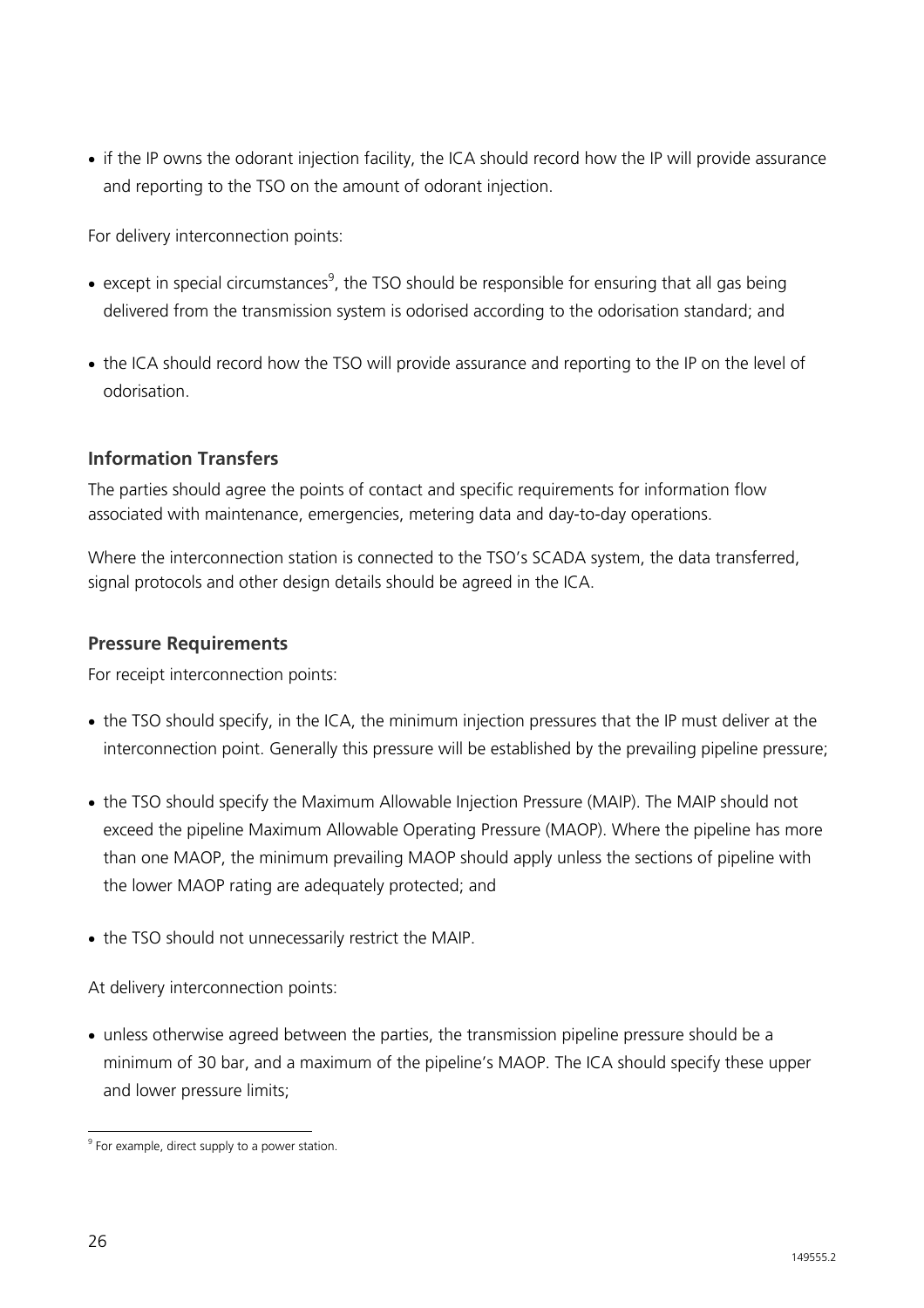- if the TSO is responsible for the pressure reducing station, the operating pressure range for an associated flow range, and the MAOP of downstream equipment, should be specified in the ICA. The TSO should maintain the pressure control and protection equipment and provide assurance to the IP as reasonably requested or documented in the ICA; and
- the TSO should indemnify the IP for direct losses arising from failure to maintain the pressure below the agreed maximum.

#### **Maintenance and Monitoring**

Each party should be responsible for maintaining the equipment it owns. The TSO specified assets should be maintained in accordance with the TSO's standards and specifications, as specified in the ICA. Maintenance and monitoring should also comply with the requirements of the relevant Pipeline Certificate of Compliance.

#### **Emergencies**

During emergencies, the TSO should have access to all interconnection equipment and associated sites for the purpose of monitoring and controlling gas flows at interconnection points.

The TSO, acting as a reasonable and prudent operator (RPO), should be able to isolate the gas flow into or out of the transmission pipeline during a declared emergency or contingency event, including (but not limited to):

- the receipt of non-specification gas;
- exceeding the pipeline MAOP; and
- failure to comply with load shedding instructions.

#### **Modifications**

Modifications to TSO specified assets should be subject to review and approval of the TSO.

Where modifications materially affect the performance or quality of the interconnection equipment, the modification should be subject to review and approval of the other party.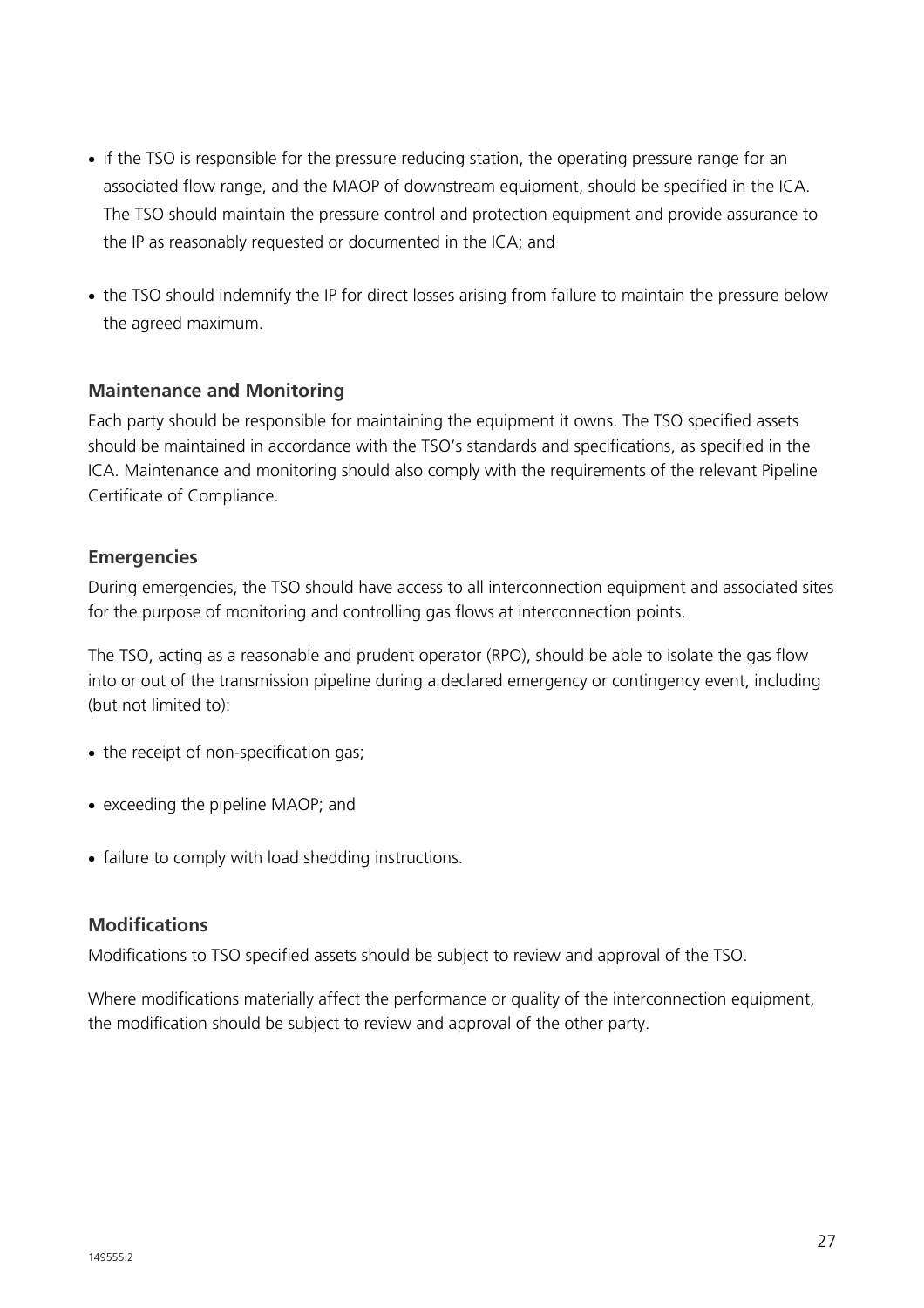#### **Termination and Abandonment**

The ICA should include the abandonment requirements and responsibilities for the interconnection equipment. Abandonment provisions should comply with AS2885 or other standards as agreed with the TSO.

#### **Site Access**

The party responsible for interconnection station security should grant access to the other party, where that other party owns equipment located within the station. Access should be granted for equipment maintenance, monitoring and emergencies, subject to reasonable site safety and access rules and other conditions agreed in the ICA.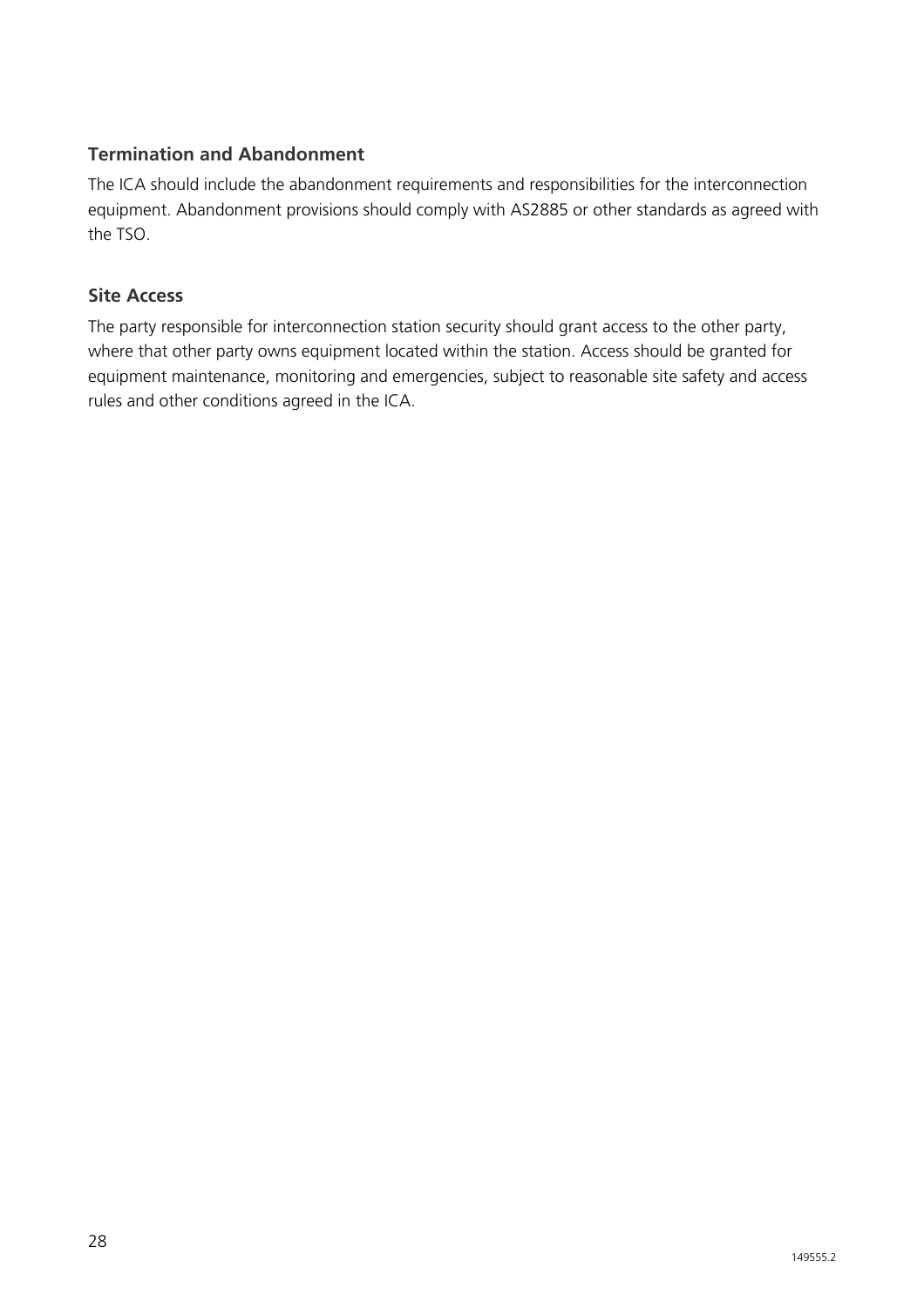

**Figure 7 - Design Phase Process**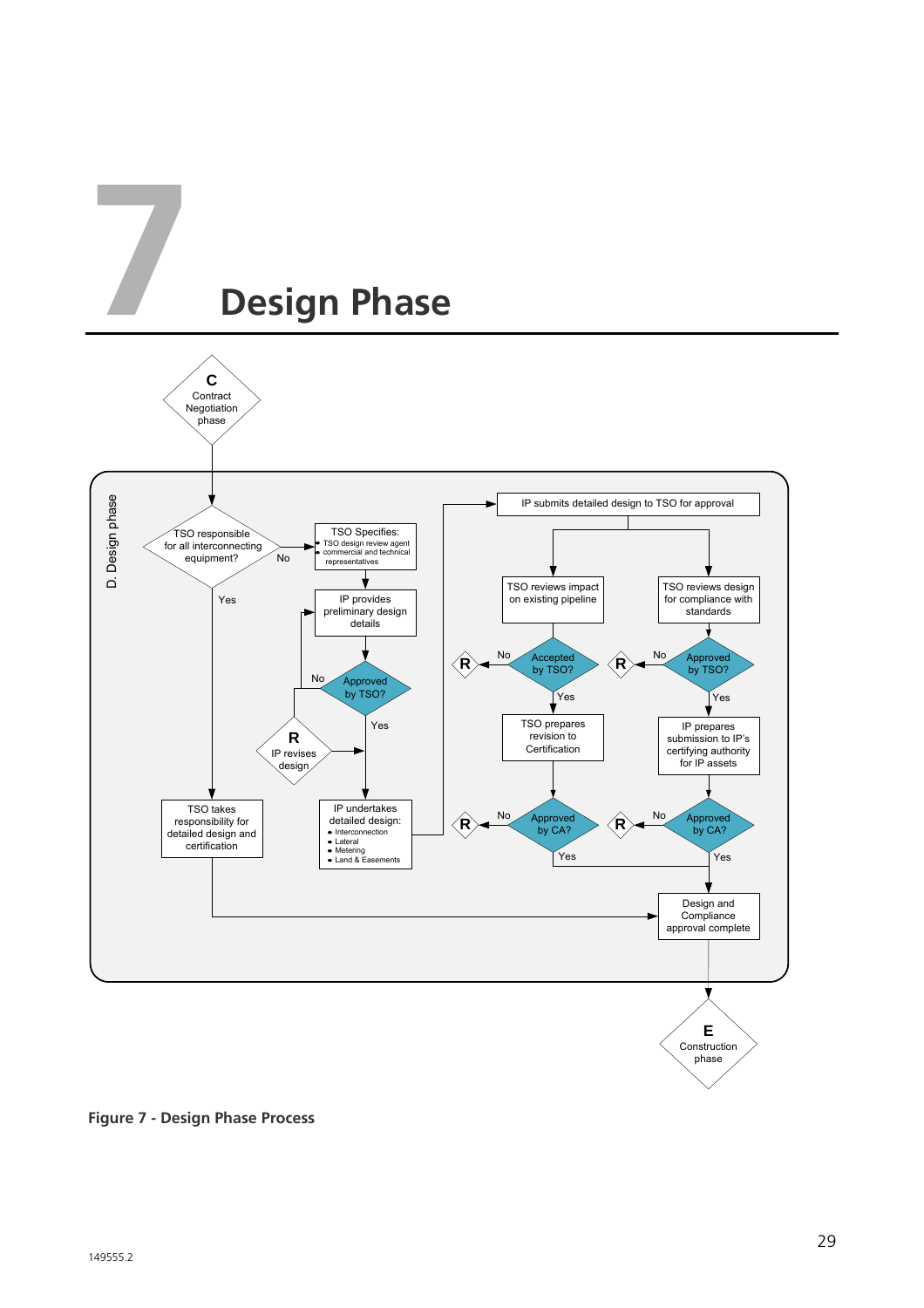#### **7.1 Principles**

The TSO and IP should work cooperatively to develop a design and gather all the information necessary to prepare a revision to the pipeline certificate of fitness.

Unless otherwise agreed:

- each party is responsible for the detailed design and statutory approval of the assets it owns;
- the TSO should also approve the design of the TSO specified assets (see section 3.3); and
- before approving a design, the TSO should consider its effect on the existing transmission pipeline.

#### **7.2 Responsibilities**

Where the TSO is responsible for all interconnection equipment, the technical design, and obtaining the necessary certification, should be entirely the responsibility of the TSO. Otherwise the IP should be responsible for part of the design and certification process. In this case the TSO should specify who it will appoint as the design review agent, and who will represent it in commercial and technical discussions with the IP.

The remainder of this section relates to the situation where the IP is responsible for some or all of the design work.

#### **7.3 Preliminary Technical Design**

To avoid wasted detailed design effort, the IP should submit a preliminary design to the TSO for approval. The preliminary design should include:

- the design parameters (such as pressure ratings and specifications);
- layout drawings showing the relationship of major items of the plant; and
- broad descriptions of the plant items.

#### **7.4 Detailed Technical Design**

Once the preliminary design is approved by the TSO, the IP should complete the detailed design and submit it to the TSO for approval. The detailed technical design should include:

• details of the physical interconnection with the existing pipeline (for example a hot tap);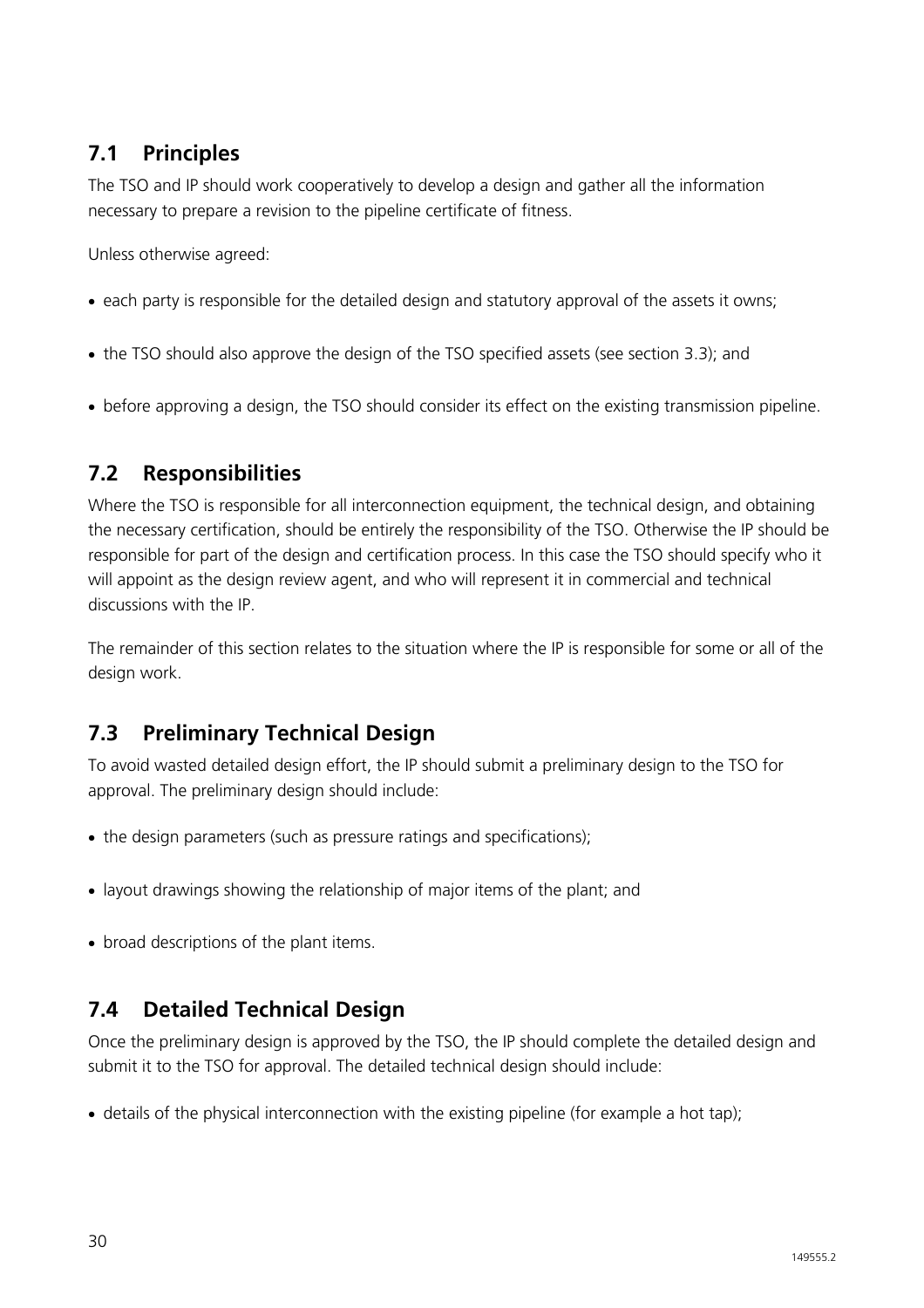- new pipeline lateral design;
- new station design (including for example metering, filtration, and SCADA); and
- land access and easement.

The detailed technical design should require considerable interaction and coordinate between the TSO and IP. These Guidelines do not describe these interactions in detail, except to highlight areas where specific approval points occur.

#### **7.5 Effect on Existing Pipeline**

The TSO should assess the effect of the new interconnection, considering factors such as the risk to the existing pipeline of over-pressure and internal corrosion, the operability of the system, and any new threats to above-ground assets.

Where the new interconnection introduces unacceptable risks to the existing pipeline (as determined by the TSO or the Certifying Authority), the IP should be informed of the required action to remedy the issue.

Where the interconnection is with an 'authorised' pipeline, the TSO should apply for an amendment to the authorisation.

#### **7.6 Physical Interconnection**

The TSO should review and approve the design of the physical interconnection, including the hot tap weld procedure. The TSO should approve the party contracted to perform the interconnection taking into account its experience, qualifications and compliance with the TSO's health and safety rules.

#### **7.7 New Pipeline Lateral**

The TSO should review and approve the design of the interconnecting lateral in respect of the cathodic protection on the transmission pipeline and the route (where it is within 50m of the transmission pipeline).

The owner of the lateral should be responsible for obtaining a certificate of fitness for the lateral and associated equipment.

#### **7.8 Station Design**

The owner of the station should be responsible for both the design of the station and associated equipment, and for obtaining all necessary statutory approvals.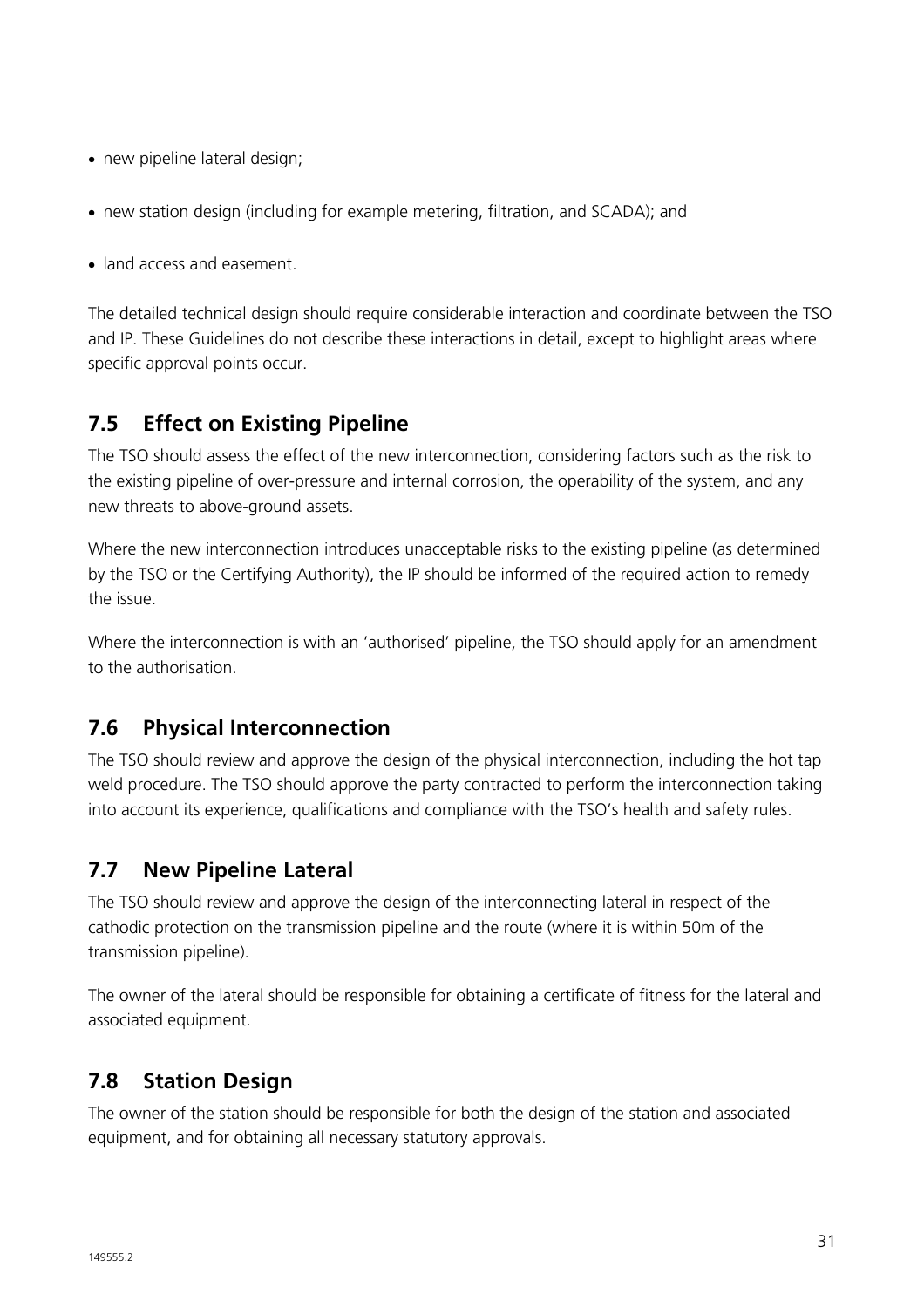The station and associated equipment should be designed to meet the operating requirements specified in the ICA.

TSO specified assets should be designed according to the TSO's published standards unless otherwise agreed. The TSO should review and approve the design of the station in respect of the TSO specified assets.

#### **Pressure Control and Protection**

For a receipt interconnection point:

- the design should prevent the transmission pipeline from exceeding its pressure limit;
- where the pipeline has more than one MAOP, the minimum prevailing MAOP should apply unless the sections of pipeline with the lower MAOP rating are adequately protected;
- pressure control and protection will typically include:
	- a primary pressure control system (for example a compressor pressure control system);
	- $\circ$  a secondary high-pressure safety system to trip and isolate the gas injection; and
	- a high-pressure alarm; and
- the IP should provide details of the over-pressure protection to the TSO for the purpose of assessing the risk of over-pressurisation in the pipeline certification safety review.

For a delivery interconnection point:

- the design should prevent the downstream pipe work and equipment from exceeding its pressure limit;
- the pressure control and protection should comply with the standards applicable to the downstream pipe work (for example NZS5258 for gas distribution networks); and
- the TSO and owner of the downstream equipment should agree the pressure control and protection scheme.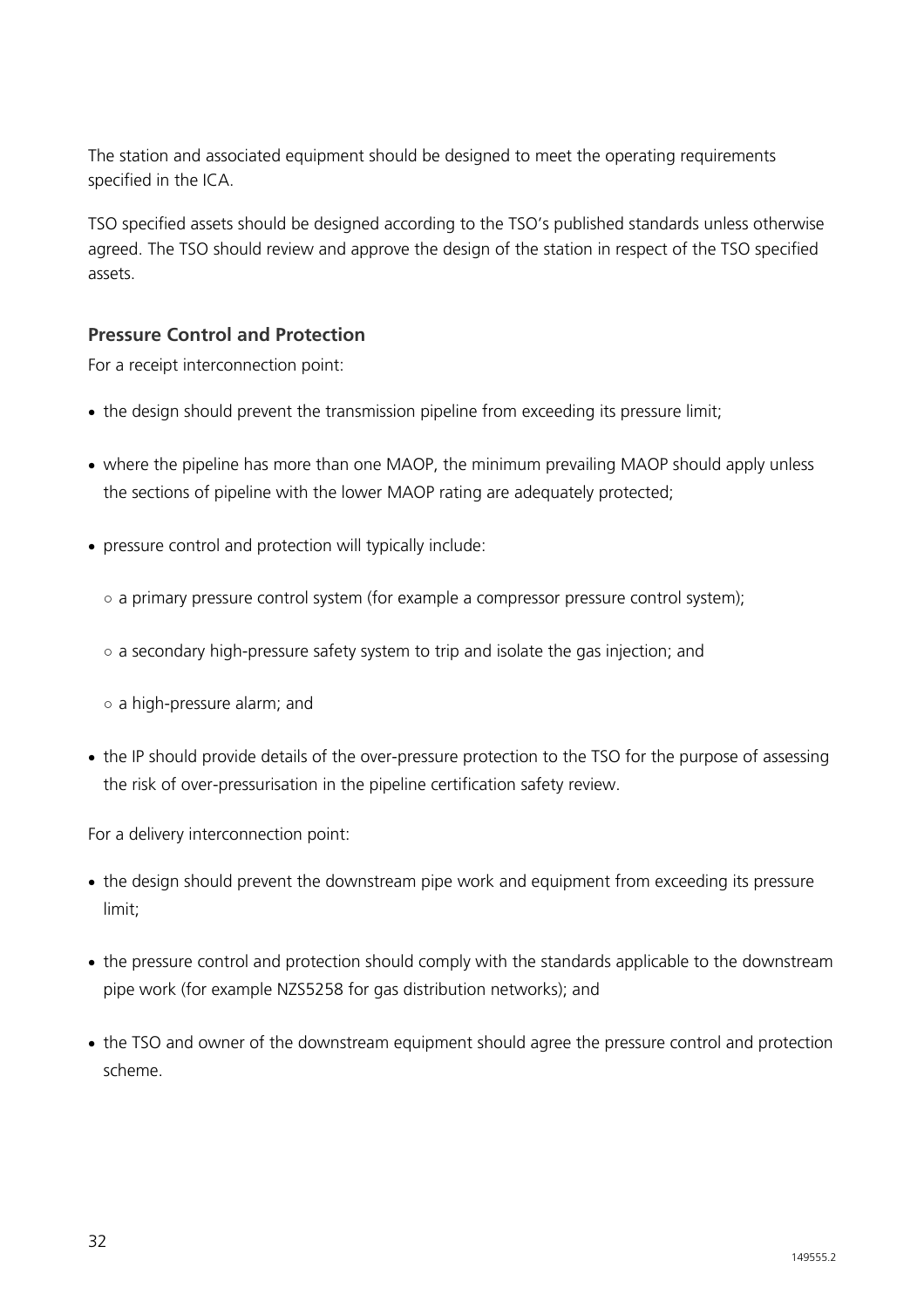#### **Metering**

Metering design should comply with the TSO's published standards unless otherwise agreed with the TSO. Where metering data is collected via a SCADA system, the data provided should comply with the TSO's published standards.

#### **SCADA**

Station data and signals that are to be connected to the SCADA system should be terminated at a signal junction box. Unless otherwise agreed, the TSO should provide the remote telemetry unit. The station design should include provision for housing the remote telemetry unit and provide it with an uninterruptible power supply, as specified in the TSO's published technical standards.

#### **7.9 Land and Easement**

The TSO should amend the easement agreements where necessary to allow interconnection of the IP pipeline lateral.

The owner of each station and pipeline lateral should be responsible for securing land ownership or access rights, and for obtaining any resource or building consents.

#### **7.10 Cost Recovery**

The cost allocation methodology detailed in the ICEA should provide for the IP to reimburse reasonable costs incurred by the TSO. These include costs to review the detailed design, modify the existing pipeline certificate of fitness, obtain authorisation amendments, and costs associated with land and easement changes.

#### **7.11 Design Approval**

The IP should submit for approval design packages for the 'TSO specified assets' that are owned by the IP. To avoid doubt, this includes assets that will be transferred to the TSO upon completion of commissioning.

The IP may provide a single design package or sub-packages, provided that the sub-packages can reasonably be assessed on a stand-alone basis.

The TSO should prepare a report giving either approval, subject to conditions, or rejection including details of design aspects that do not meet the specified standards within 25 business days of receipt of design packages.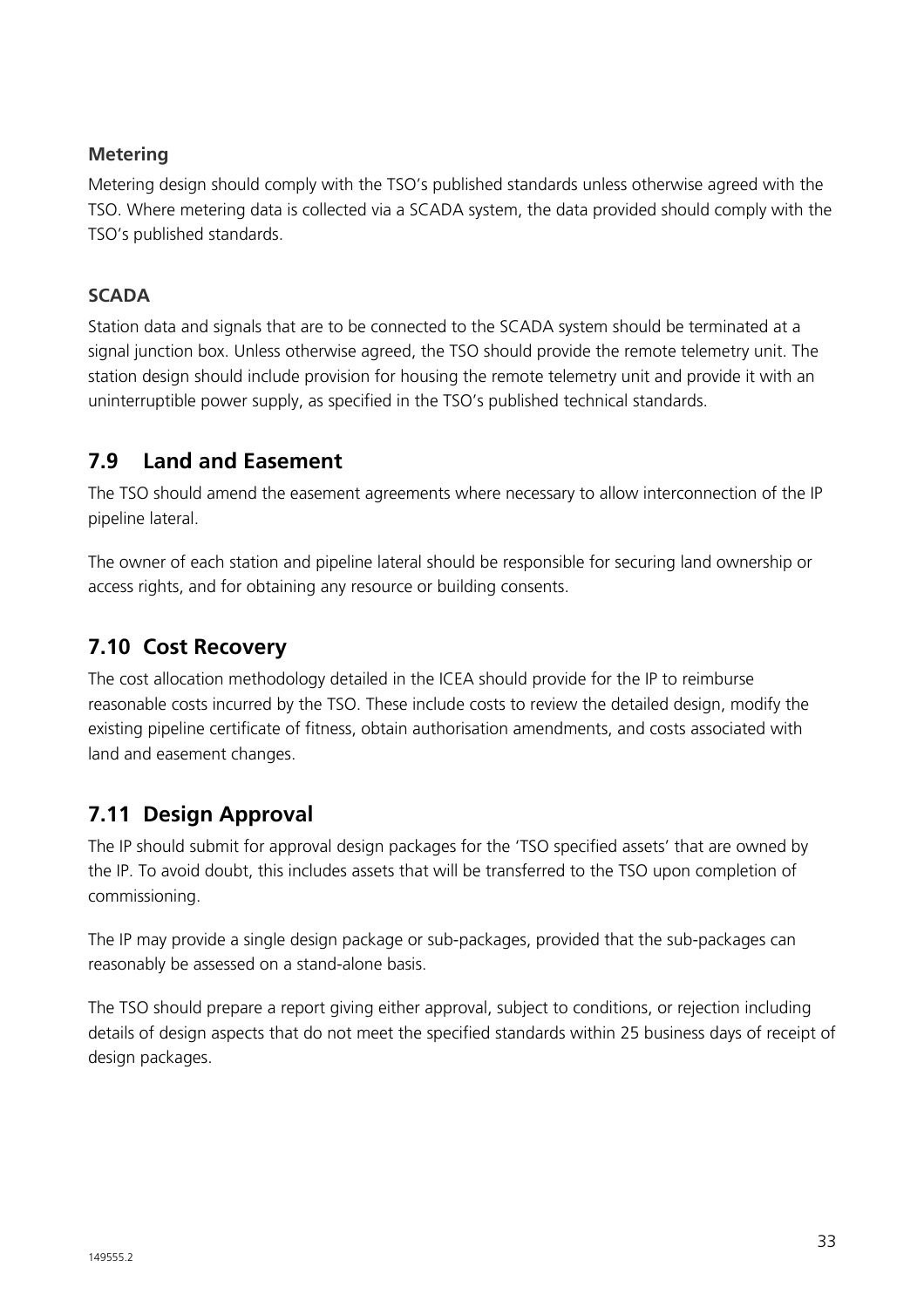Where the design is not approved, the IP should provide additional information or revised design packages to the TSO as appropriate. The TSO should reissue its approval report within 15 days of receiving the complete revised design package.

Each equipment owner is responsible for obtaining approval from the relevant Certifying Authority for its equipment.

#### **7.12 OATIS Design Data**

The owner of the station should provide the information, as required by the System Operator, to enable the interconnection point to be mapped into OATIS.

#### **7.13 Disputes**

If the TSO does not approve the detailed design, the IP should be notified of the reasons for this decision. If the reason for rejection is disputed, the IP should be able to initiate the dispute resolution process.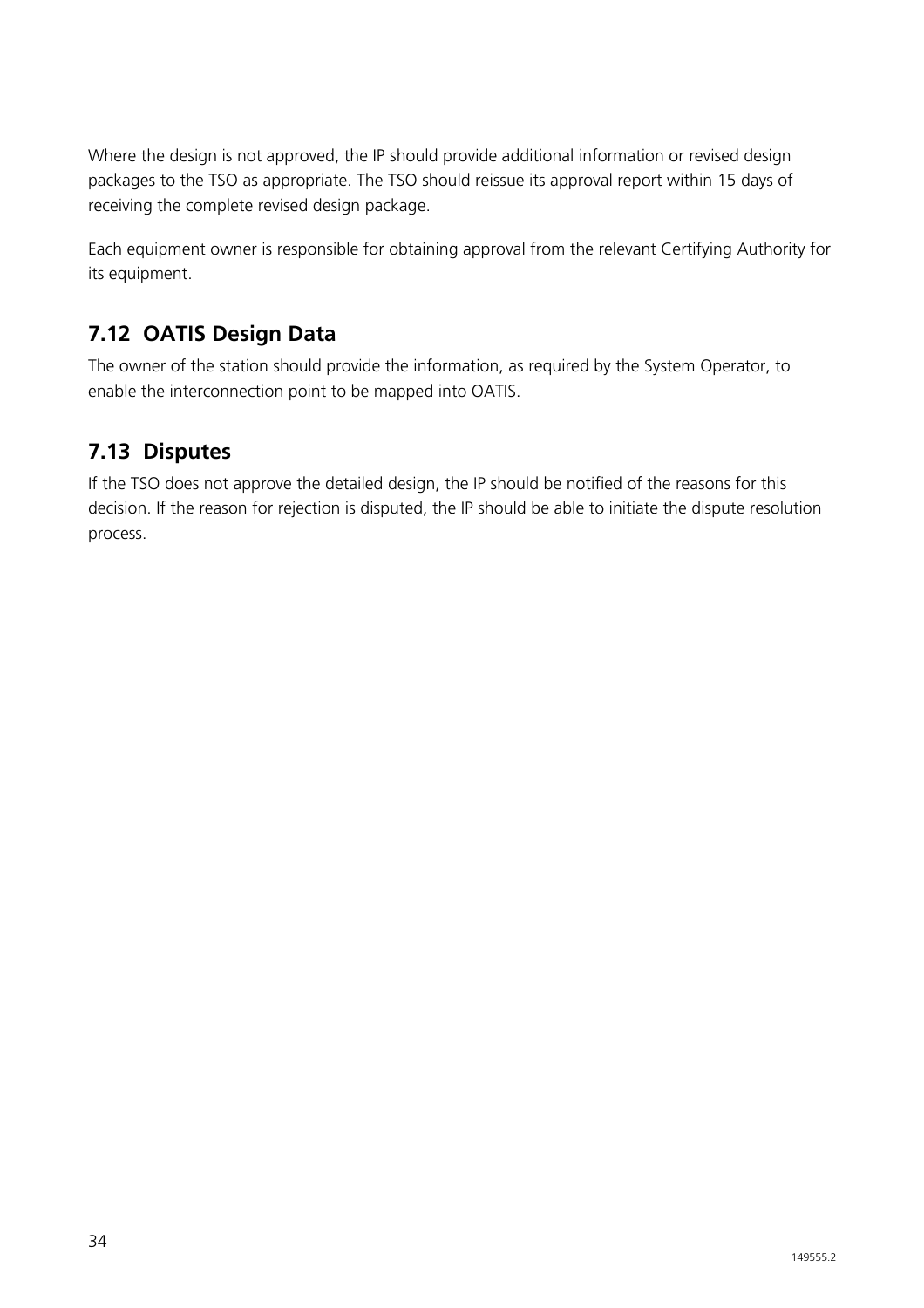



**Figure 8 - Construction Phase Process**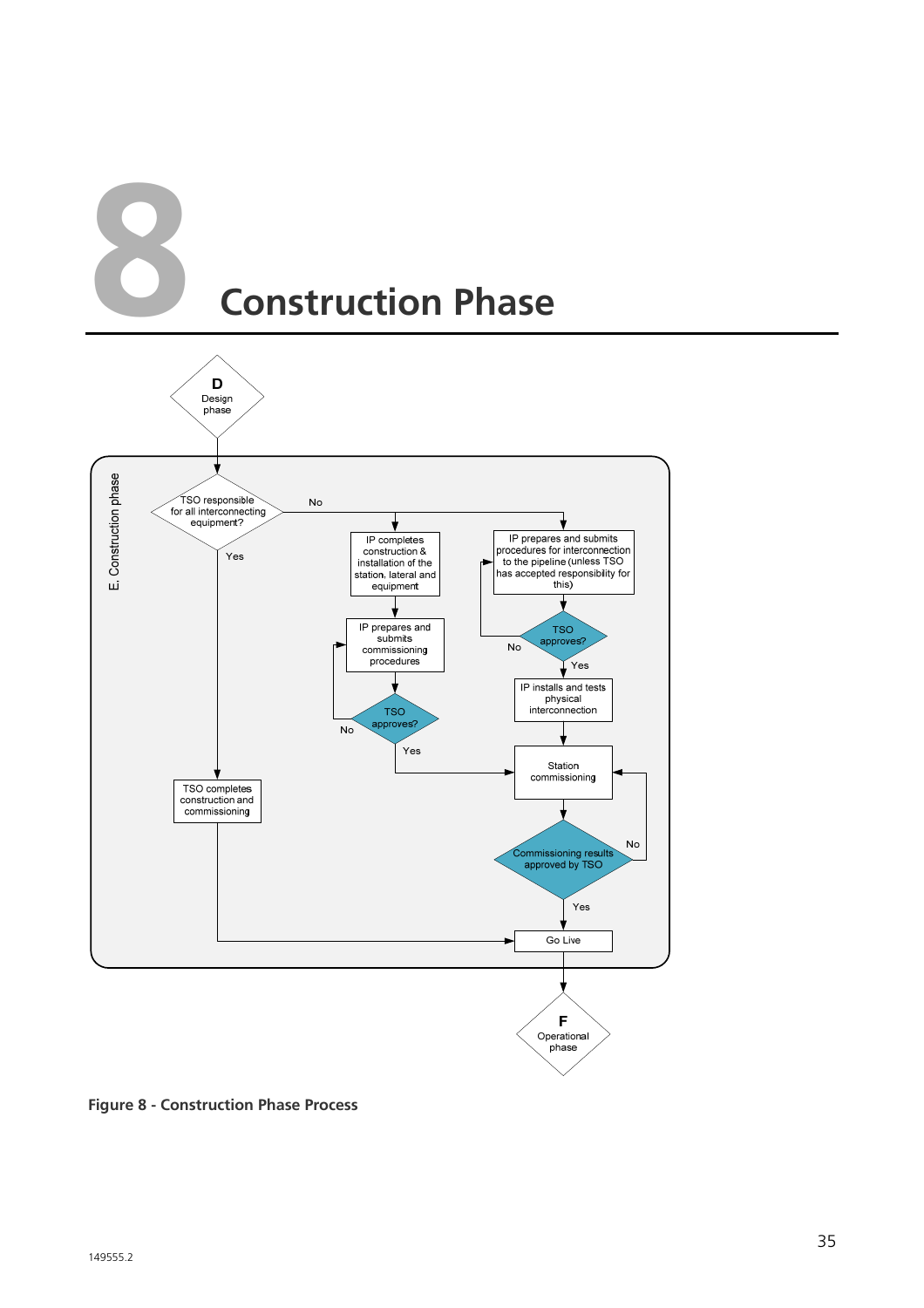#### **8.1 Prerequisites to Beginning Construction**

Construction of the TSO specified assets may not begin until the Certifying Authority and the TSO have approved the design.

Construction of other equipment should begin once the Certifying Authority has given its approval to the design of that equipment.

Where the IP is responsible for TSO specified assets, the IP should agree with the TSO when the TSO should inspect those assets, and the consequences of the TSO deciding that they do not meet its requirements.

#### **8.2 Transmission Lateral**

Where the IP is responsible for constructing the interconnecting transmission lateral, work carried out on the transmission pipeline easement should be, with the approval of the TSO, subject to the TSO's easement arrangements.

The transmission lateral should be cleaned according to recognised pipeline construction standards before the pipeline is put into service. The TSO should have the right to inspect the pipeline cleanliness through, for example, inspection of the cleaning pig runs.

#### **8.3 Hot tap Connection**

The IP should provide a hot tap connection procedure and a work plan to the TSO for approval. All work within the pipeline easement will be subject to the TSO's access rules. The TSO will approve the contractor responsible for installing the hot tap. The TSO's Pipeline Manager<sup>10</sup> should have ultimate authority and responsibility for work on the pipeline.

Notice of any hot tap work should be given to the System Operator at least one month before the work starts.

The party responsible for the hot tap should advise the Certifying Authority of the work plan, arrange any consents, and witness tests.

Where the hot tap is installed before the commissioning of other interconnection equipment, a spectacle blind should be installed at the primary isolation valve until the final commissioning is ready to proceed.

 $\overline{a}$ <sup>10</sup> As defined in the H&S in Employment Regulations (Pipelines) 1999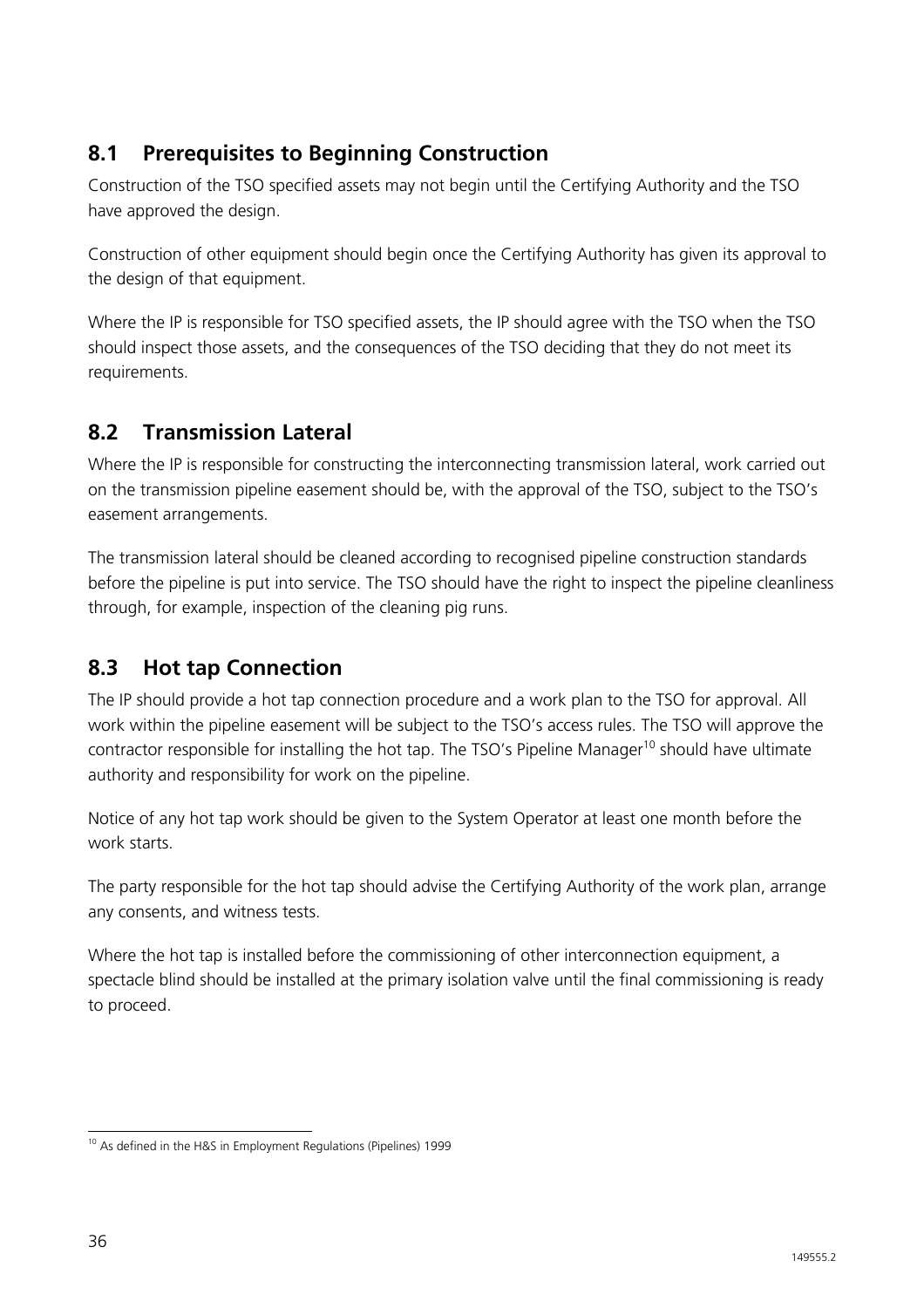#### **8.4 Station Construction**

Where the IP is responsible for constructing the interconnection station, it should provide access to the construction site on reasonable notice so that the TSO is able to undertake site construction inspections at agreed hold points for the TSO specified assets.

#### **8.5 SCADA**

Where the station is connected to the SCADA system, the IP will co-ordinate with the TSO and facilitate access for the TSO to install and terminate the SCADA remote telemetry unit.

#### **8.6 Testing and Commissioning**

Each party should be responsible for the testing, calibration and commissioning of its assets. Testing and calibration will comply with the standards specified by the pipeline certificate of fitness and recognised industry standards. Where the IP owns 'TSO specified assets', the IP will prepare commissioning procedures according to the TSO's standards, and submit these to the TSO for approval.

The primary isolation valve should be controlled by the TSO and will remain closed until the TSO is satisfied that all necessary commissioning tests have been completed and approval has been obtained from the System Operator.

Once the primary isolation valve has been opened, the interconnection equipment is deemed to be live and subject to the requirements of the TSO's permit to work system.

Any gas injected or withdrawn from the pipeline during commissioning should be subject to the requirements of the MPOC or VTC (as applicable) and should be metered.

#### **SCADA Data**

All SCADA signals will be tested between the field remote telemetry unit and the TSO's SCADA (or other telemetry system) to the satisfaction and approval of the TSO.

#### **8.7 Final Approval**

Following the successful completion of all commissioning and testing to the satisfaction of the TSO and IP, and receipt of all necessary statutory approvals, the TSO will notify the System Operator in writing that the interconnection point is ready for operation.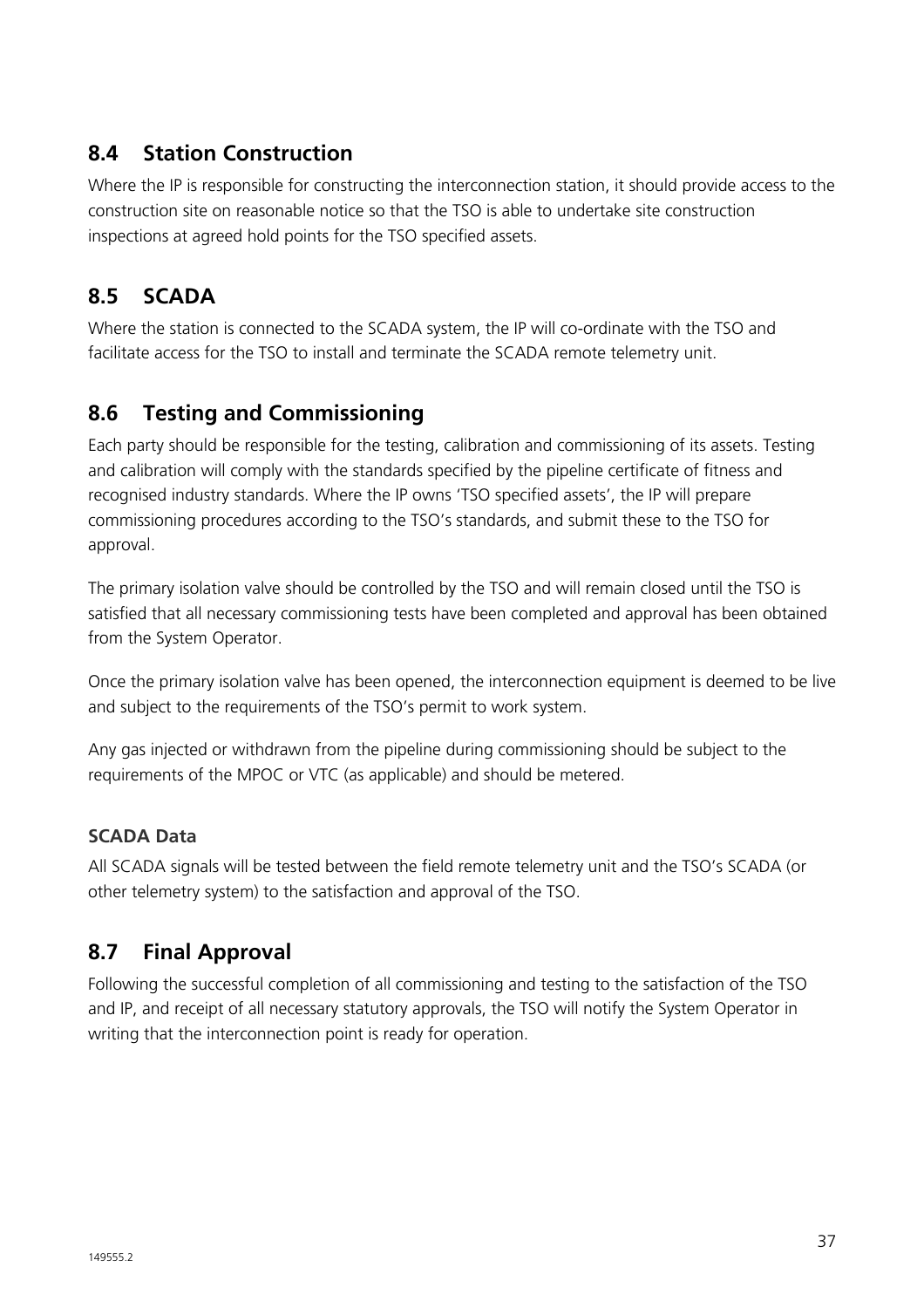#### **8.8 Records and Information**

The IP will provide the TSO with copies of the certificate of fitness for all interconnection equipment owned by the IP.

Where assets are transferred to the TSO, the IP will supply the TSO with a complete design and quality assurance dossier.

The TSO will provide written approval to the System Operator advising it that the interconnection point is operational. The System Operator will upload the relevant data into OATIS.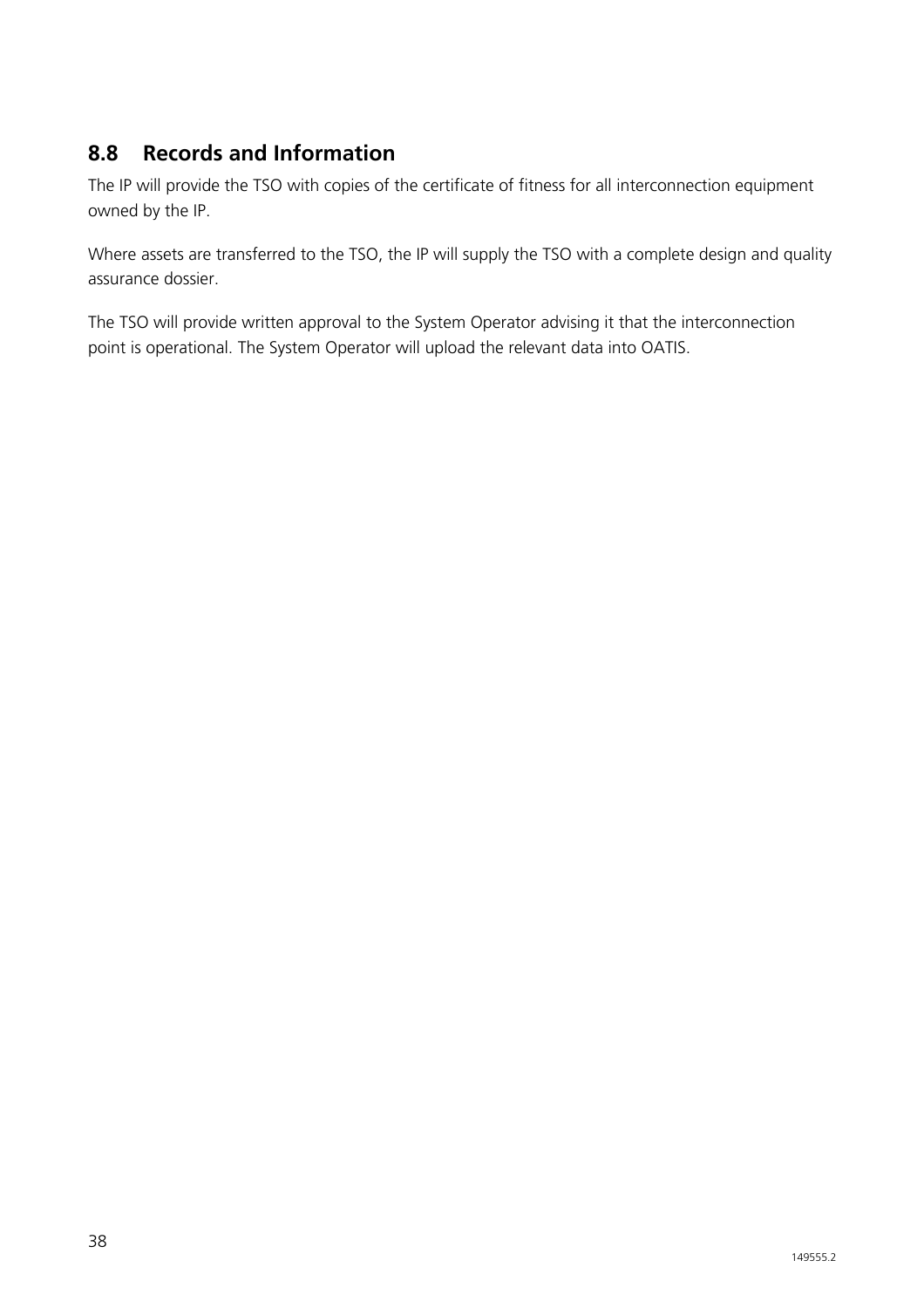### **Appendix A Documentation**

#### **Interconnection Policy**

An interconnection policy should include:

#### **Process description:**

- a) a description of the process an IP must follow to make a request for a new interconnection service or an enhancement to an existing interconnection service;
- b) an indicative timeframe within which requests are expected to be processed by the TSO, including any interim steps in the request process;
- c) a description of how the TSO will negotiate with the IP to provide part of the requested interconnection service or an alternative interconnection service if the TSO determines that it is unable to provide the requested interconnection service; and
- d) circumstances where the ICA and transportation arrangements shall be negotiated at the same time;

#### **Information:**

- e) a full list of the information which an IP must supply with its service application;
- f) a full list of the information that the IP and the TSO are required to provide to each other in the course of the interconnection process and how the TSO will adjust the timeframes where either party is unable to provide that information within the prescribed timeframes;

#### **Pro-forma contracts:**

- g) links to standard contracts relevant to interconnection, including:
	- i. Interconnection Establishment Agreement (ICEA); and
	- ii. Interconnection Agreement (ICA);

#### **Relevant policies and standards:**

- h) links to other policies and technical standards relevant to interconnection, including:
	- i. Pricing policy;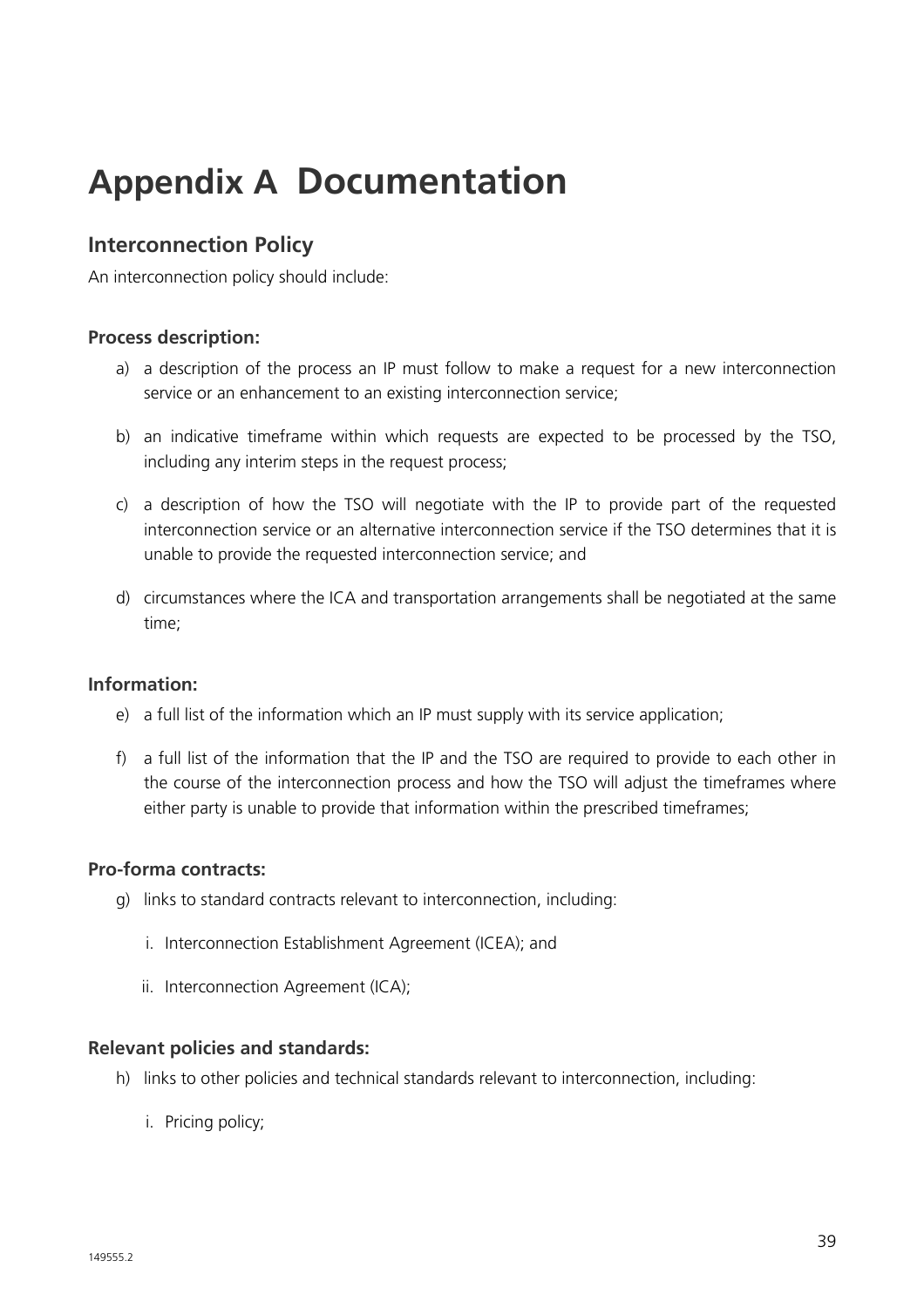- ii. Policy on use of existing assets;
- iii. List of TSO-specified assets; and
- iv. Technical standards;

#### **Commercial prerequisites:**

- i) a description of any commercial requirements that the IP is required to fulfill before acceptance of a request for access, including a description of how the TSO will assess that these requirements have been satisfied, including:
	- i. prudential requirements;
	- ii. bond requirements; and
	- iii. other requirements;

#### **Dispute resolution:**

j) a description of the process for resolving disputes arising out of any negotiation; and

#### **Technical review principles:**

k) a description of the process and principles that will be used to assess the technical acceptability of an interconnection application.

#### **Interconnection Establishment Agreement (ICEA)**

An ICEA should include:

#### **Scope of work:**

- a) demarcation and responsibility for each party;
- b) agreed contacts and roles;
- c) milestones, approval and hold points;
- d) the principal contractors and their authorised agents;
- e) the Certifying Authority or authorities;
- f) timetable for completing each stage;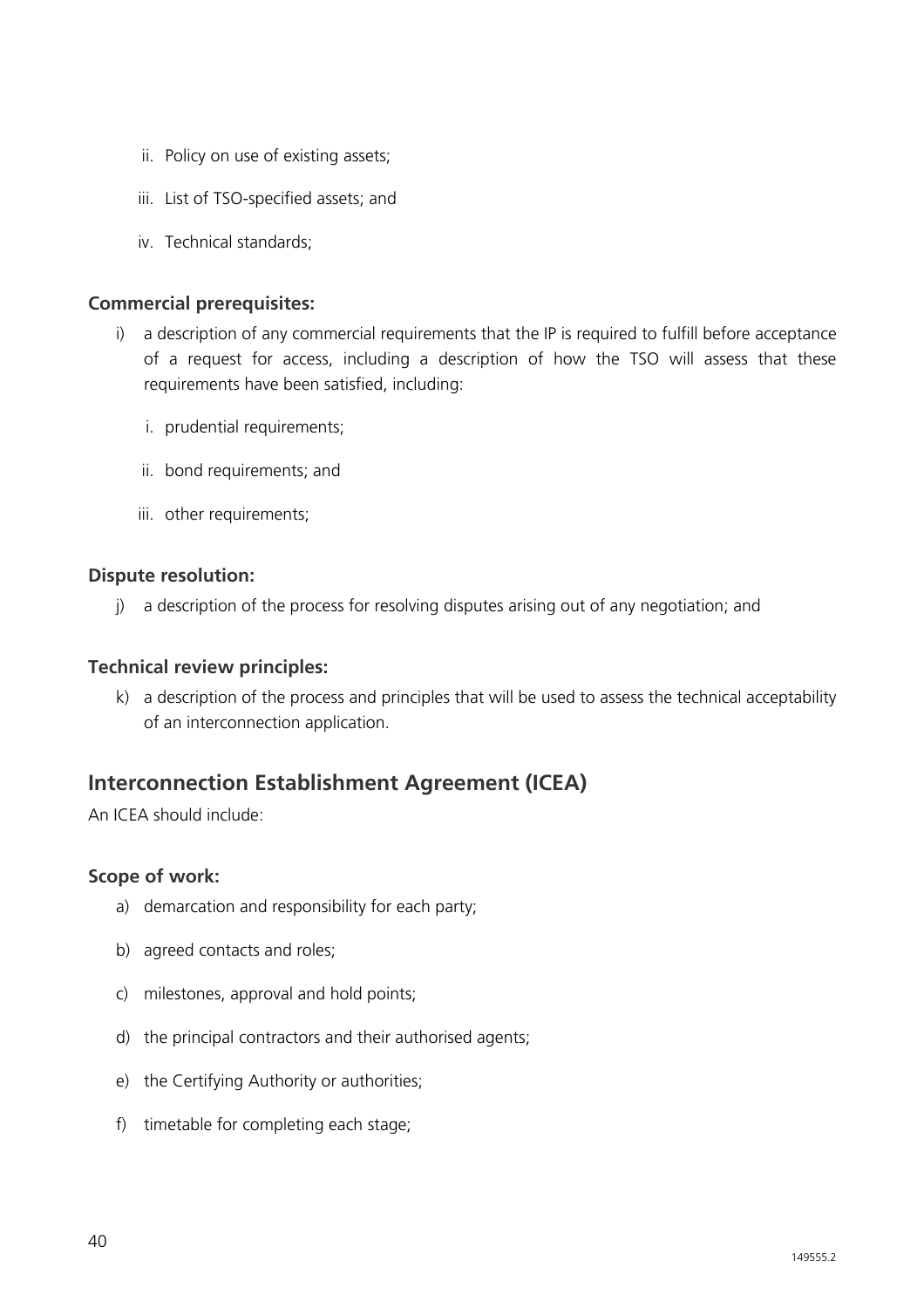#### **Standards and specification:**

- g) reference to the TSO's published standards and any other applicable standards and specifications;
- h) any agreed variations from the TSO's published standards;
- i) the Certifying Authority or authorities to be used;

#### **Commercial provisions in respect of the design, construction and commissioning relating to:**

- j) insurance;
- k) liabilities and indemnities;
- l) bonds;
- m) guarantees;
- n) cost recovery mechanism;
- o) provisions for transfer of ownership (if any);
- p) payment terms;
- q) co-ordination of contractors services;
- r) access to property;
- s) records; and
- t) dispute resolution process.

The provisions of the ICEA may be incorporated into the ICA.

#### **Interconnection Agreement (ICA)**

An ICA should include:

#### **Commercial terms and conditions**:

- a) contract period;
- b) prices: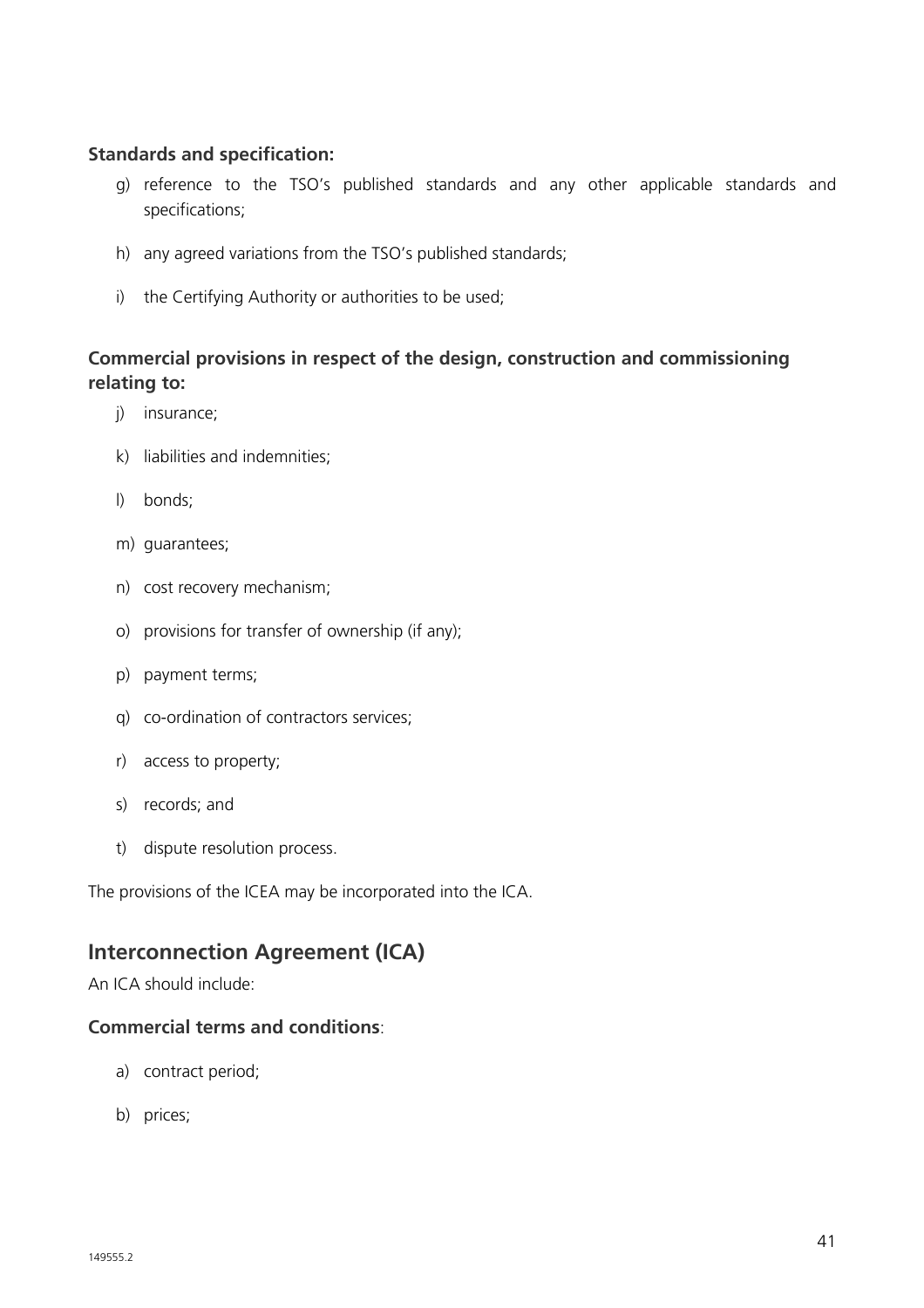- c) identification of gas custody transfer points;
- d) asset ownership demarcation;
- e) interruptions, emergencies and curtailments;
- f) confidentiality requirements;
- g) force majeure;
- h) liabilities and indemnities;
- i) prudential requirements;
- j) land ownership, easement and access rights;
- k) termination of contract and abandonment;
- l) dispute resolution;
- m) metering standards and testing;

#### **Performance standards and specifications:**

- n) maximum injection or delivery rates;
- o) injection or delivery pressure ranges;
- p) gas specification;
- q) standards and specifications for equipment operation, maintenance and testing;
- r) standards and specifications for metering operation, maintenance and testing;
- s) odorisation responsibilities and specifications;
- t) monitoring, reporting and assurance requirements;
- u) access to and control of equipment; and
- v) data transfer requirements, including SCADA.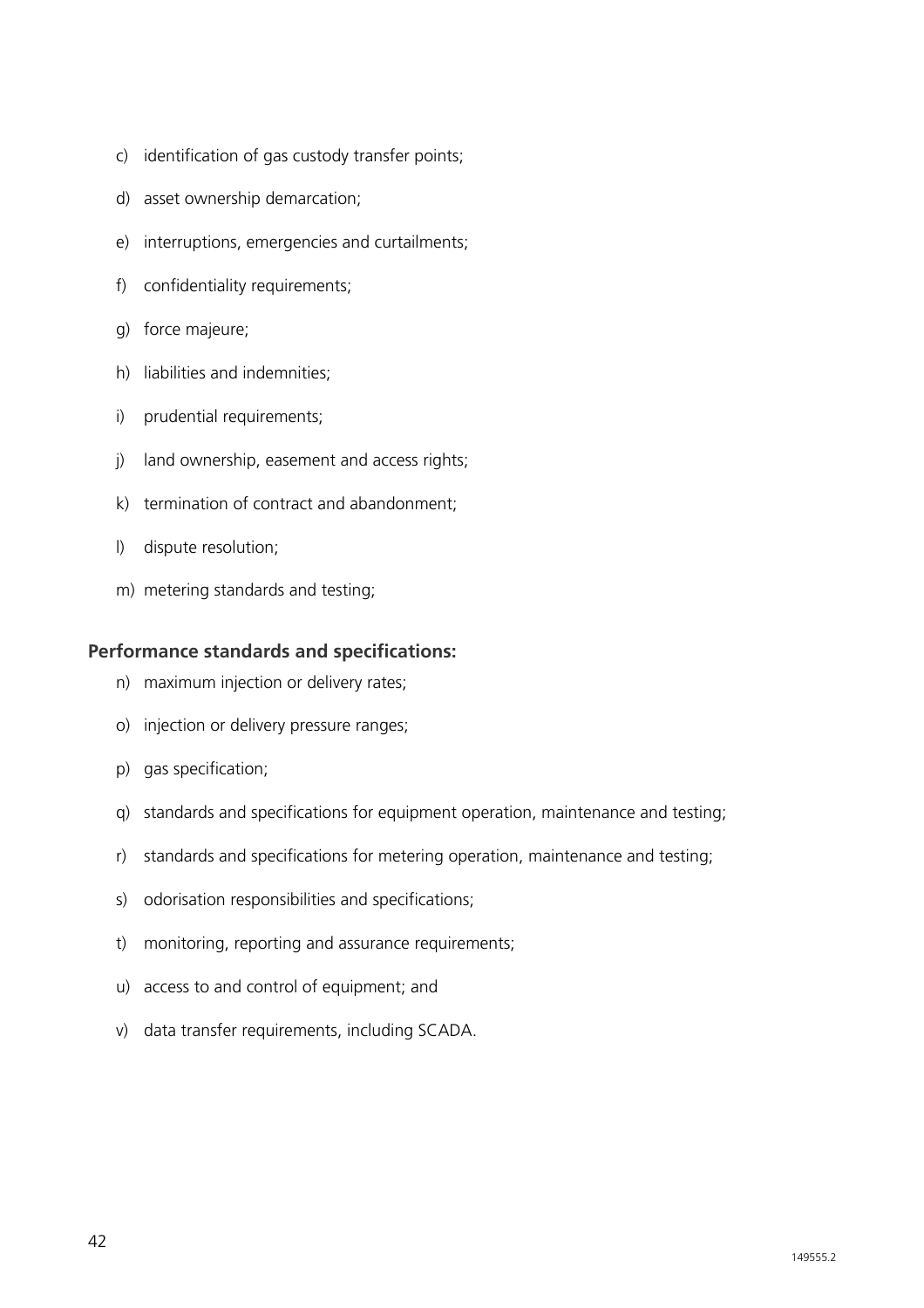#### **Technical Standards**

Each TSO should publish minimum technical standards for the 'TSO specified assets'. The standards should reflect current best industry practice and should specify the:

- a) design, construction, operating, maintenance and testing requirements;
- b) information required for pipeline certification pursuant to the HSE (Pipeline) Regulations 1999;
- c) hot tap design and installation requirements;
- d) health and safety rules;
- e) excavation safety rules;
- f) cathodic and other corrosion protection requirements;
- g) control and instrumentation requirements;
- h) SCADA signals and interface point;
- i) maximum allowable operating pressure for the transmission pipeline;
- j) hazardous area requirements;
- k) site access, security and signage requirements;
- l) filtration;
- m) pressure control requirements;
- n) levels of redundancy and back-up systems;
- o) temperature lower limits;
- p) qualifications of construction and testing personnel;

For receipt interconnections, the standards should also specify:

- q) filtration and liquid separation requirements;
- r) pressure control and monitoring requirements;
- s) over pressure protection system requirements; and
- t) odorisation facility design and monitoring requirements.